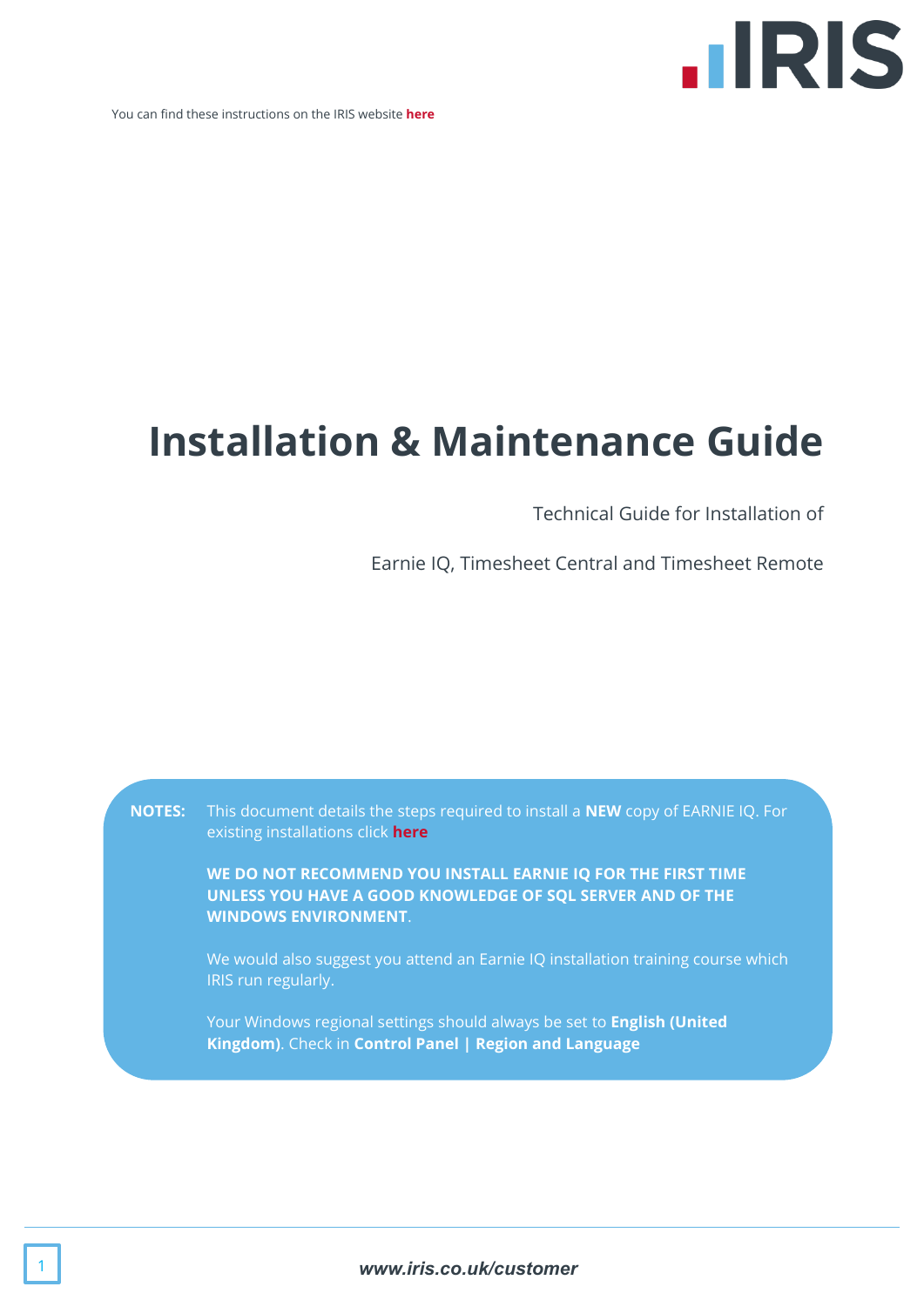## **IIRIS**

## **CONTENTS**

| Timesheet Central Installation.<br>16 |
|---------------------------------------|
|                                       |
|                                       |
|                                       |
|                                       |
|                                       |
|                                       |
|                                       |
|                                       |
|                                       |
|                                       |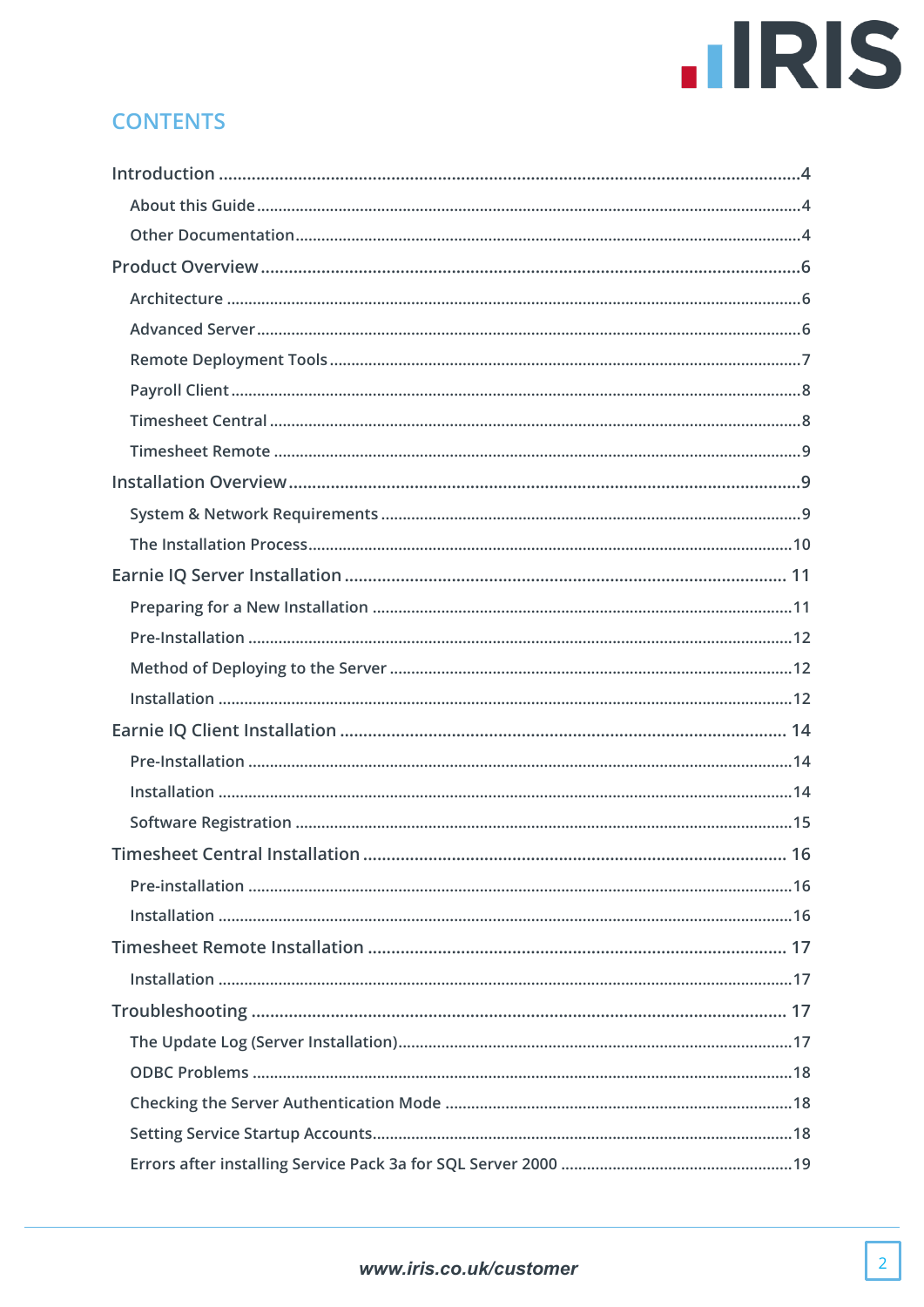## **IIRIS**

<span id="page-2-0"></span>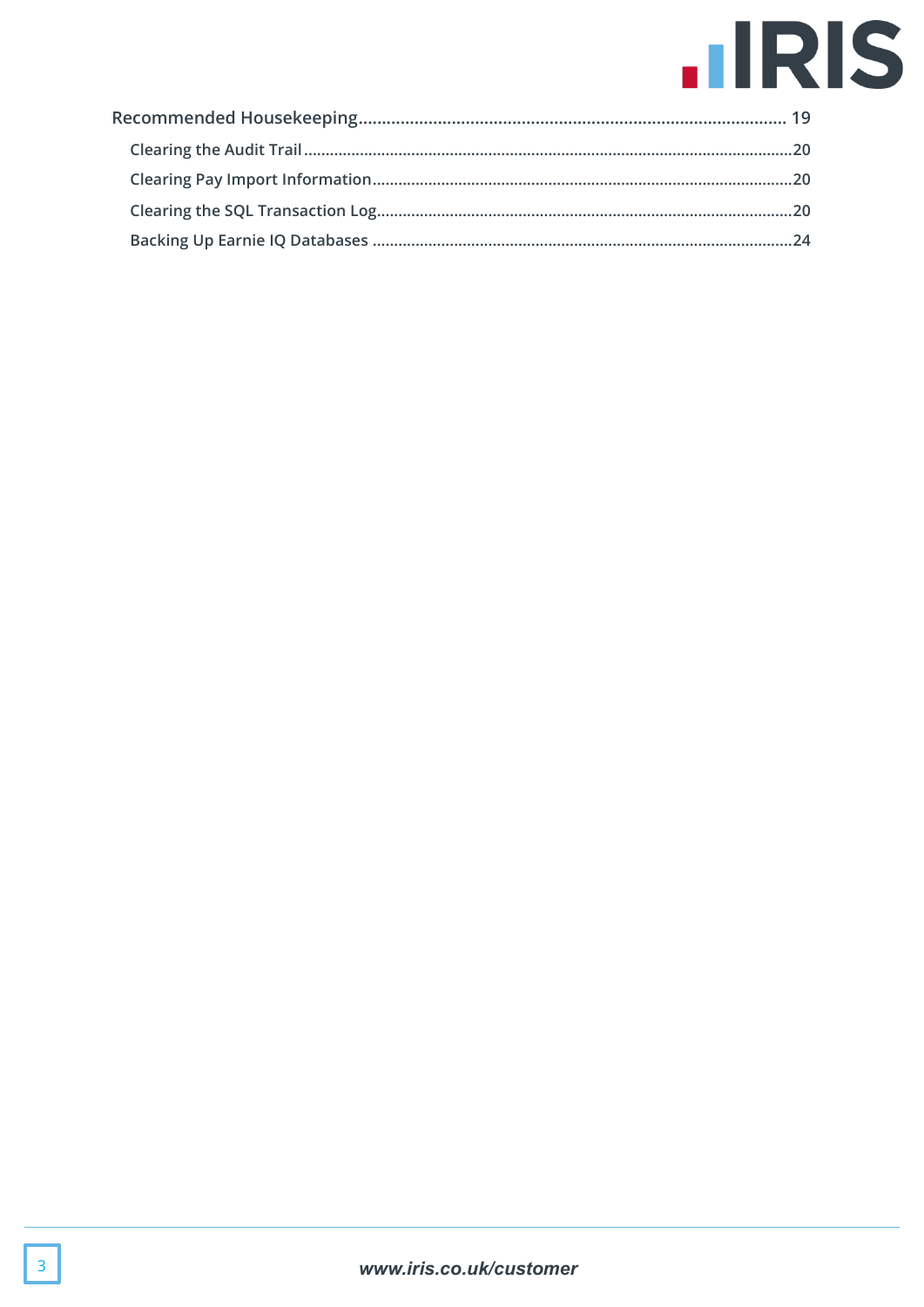

## **Introduction**

## <span id="page-3-0"></span>**About this Guide**

This guide includes procedures for first time installations of the Earnie IQ suite of products, which is comprised of Earnie IQ, Timesheet Central and Timesheet Remote. It also contains background information on the products, a troubleshooting guide and best practices for ongoing maintenance.

#### **Who is this guide for?**

This guide is primarily intended for Database Administrators (DBAs), IT Managers and any IT workers responsible for software installation. Anyone wishing to install Earnie IQ for the first time that does NOT have a technical background should consult their IT department, their dealer or EARNIE Support before proceeding. We also recommend that anyone involved with IQ installation attend an **Installation Training** course, which IRIS run on a regular basis.

This guide is NOT intended for general payroll staff or anyone who wants to perform an update to an existing installation. These people are referred to in the Software Update Instructions (see [Other Documentation](#page-3-1) below).

#### <span id="page-3-1"></span>**Other Documentation**

This document and related installation documentation can be found in the 'Docs' folder on the Earnie IQ installation CD. All documents are available in Microsoft Word, Adobe Acrobat and HTML formats. The other main documents of interest are the **Software Update Instructions** and **Update Information**, which are described below.

#### **Software Update Instructions**

The Software Update Instructions contain information on updating existing installations when a new version of the software is received. They are especially important at tax year-end when the software must be updated due to legislative changes announced by the Chancellor in the Budget. It is possible for two legislative updates to be received. The guide also contains information on installing patches, which may be received from time to time. The filename for this document is **Existing Installations.doc** (or .pdf or .htm).

#### **Update Information**

Information on the particular update you have received will be contained in a file called **EIQUpdate.doc** (or .pdf or .htm). This document contains details on program and legislation changes incorporated in the release. For the April release of the software, the file is primarily used for the Year-end Procedures (see below). The same information can be found on the **Help** menu under **Updates**.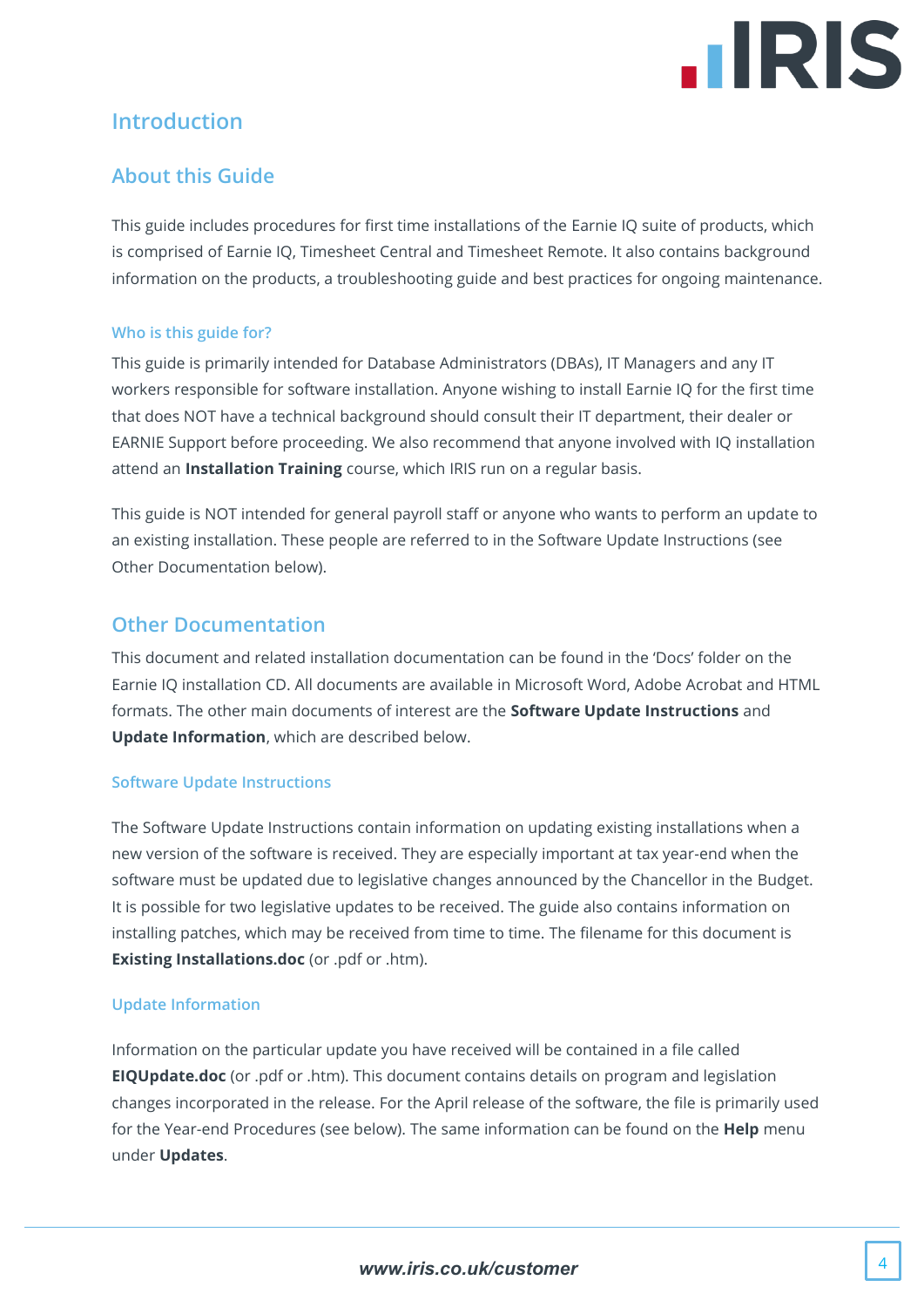

#### **Year-end Guide**

The Year-end Guide is intended to guide payroll managers through the Year-end process. The software is updated as part of this process so it is important for the payroll manager and the software installer to liaise over the timing of the installation. When the payroll department requests that a member of the IT department update the software, they should print off the latest Software Update Instructions from the CD and follow the instructions therein.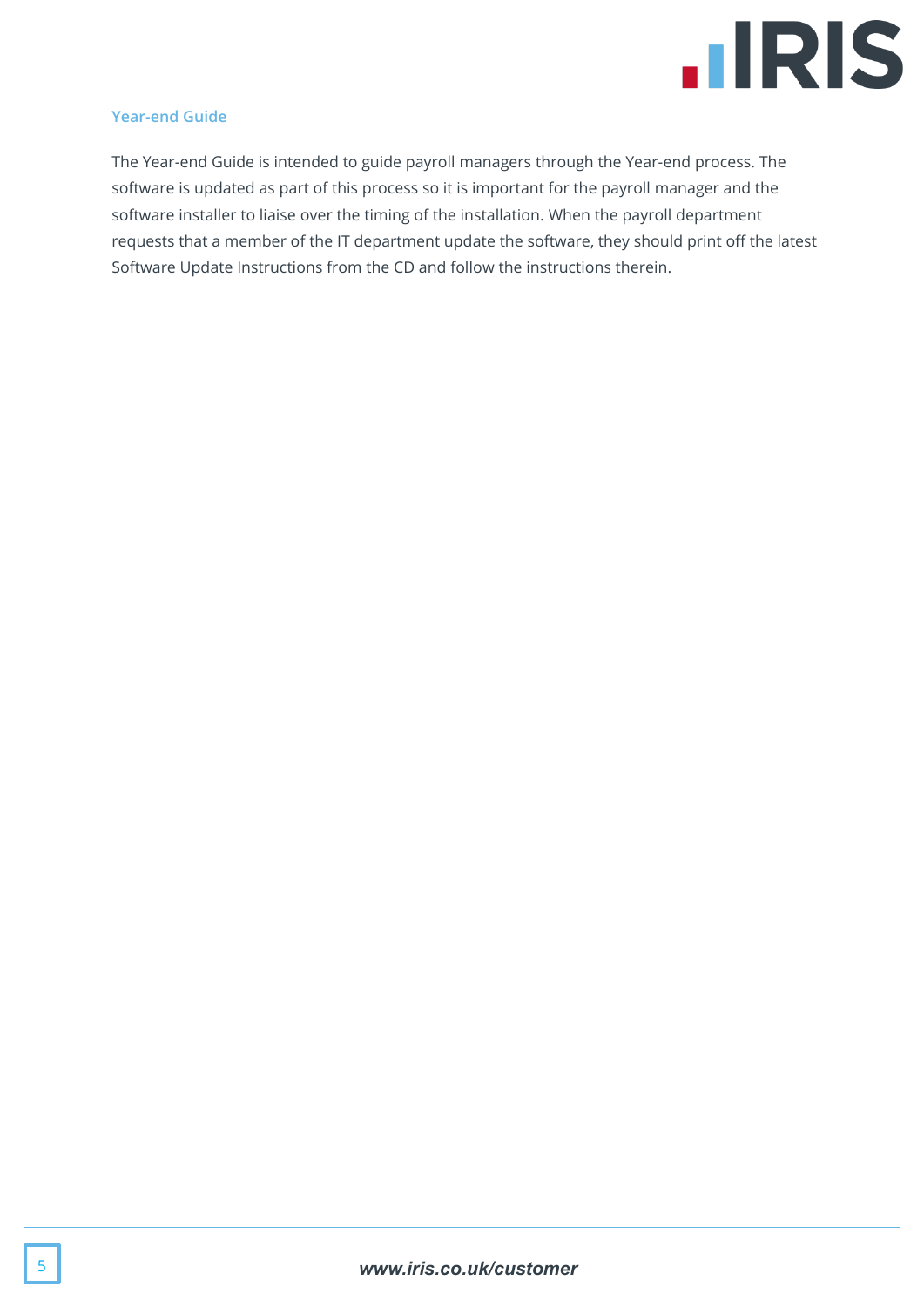

## <span id="page-5-0"></span>**2. Product Overview**

### <span id="page-5-1"></span>**Architecture**

Earnie IQ is a client server system, which means some of the product sits on the **Server** and the rest on the PC/Workstation you run it from, the **Client**. For Earnie IQ to function correctly both the server-side programs and the client PCs must be installed. The following diagram shows the basic Earnie IQ configuration.



The above diagram shows a separate file server and SQL server, however, on some smaller installations, these functions may operate from the same machine. Wherever they are on the network, the **Reports**, **BACS Output** and **Clockin File** folders must be accessible by both the SQL Server and the client machines.

#### <span id="page-5-2"></span>**Advanced Server**

**Advanced Server** is a utility suite that is installed as part of the main Earnie IQ server side installation. One of the core functions of **Advanced Server** is to apply updates to existing company databases when the main Earnie IQ software is updated. The main tools provided by the suite are described below.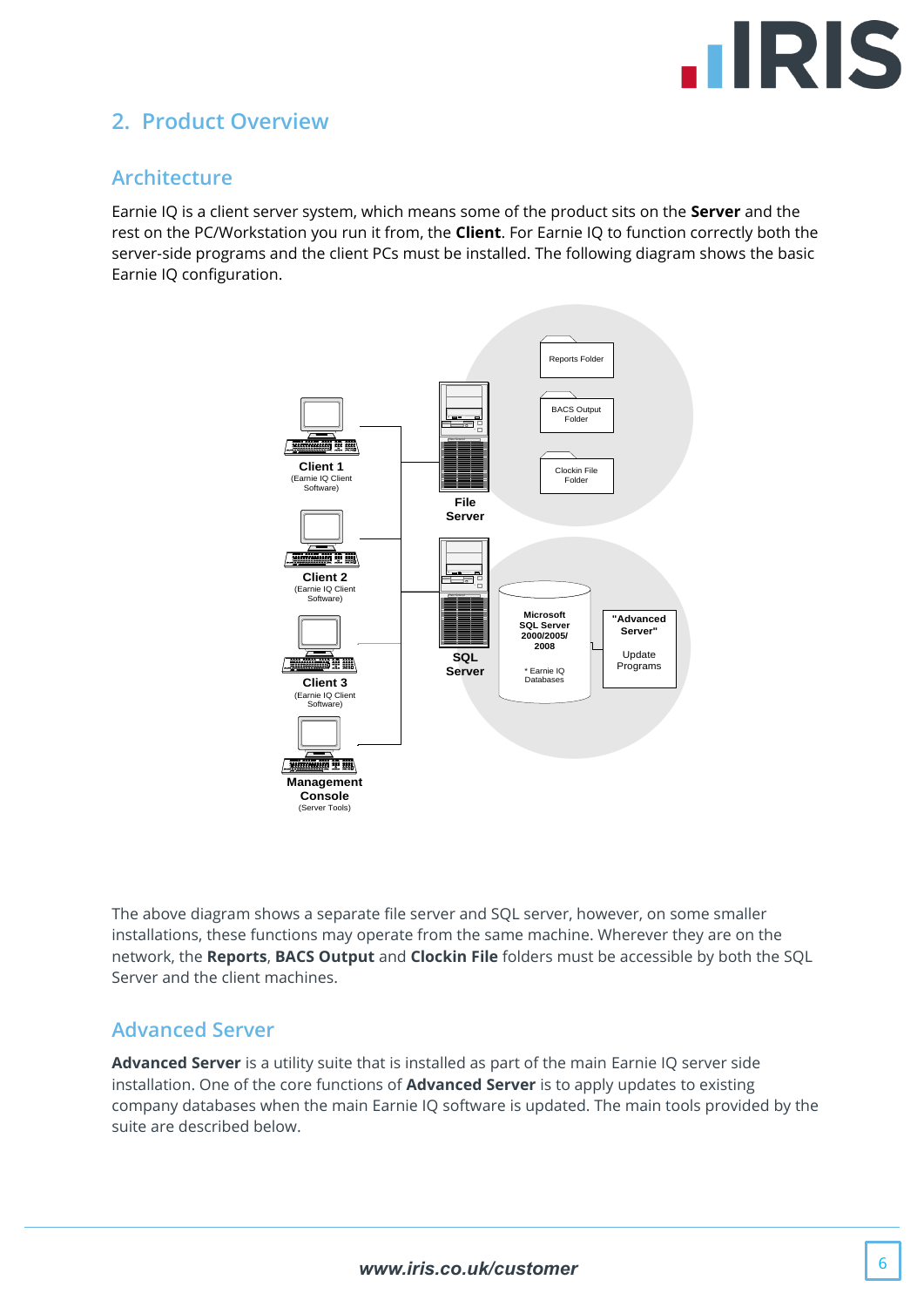

#### **Update IQ Server**

A utility that automatically updates company databases. When you load an update CD (say for legislation purposes) a number of update scripts will be transferred to the server. These update scripts then have to be applied to each of the existing company databases. The **Update IQ Server** utility calculates which updates need to be performed and applies the scripts appropriately. The update process normally occurs automatically when the software update is installed but may be started manually.

#### **Update Log Viewer**

A tool for viewing the current database status and update history.

#### **Update Wizard**

Update package installer. Occasionally, we will issue an "update package" which contains server side updates only. These may be created for simple or one-off updates that do not require any changes to the client software or may be included as part of a software patch which also contains some client changes. The server side updates are applied using the **Update Wizard.**

#### <span id="page-6-0"></span>**Remote Deployment Tools**

This is a suite that can be installed on any machine and used to deploy, upgrade and manage Earnie IQ databases either on the local machine or a remote machine. The main tools provided by the suite are described here.

#### **Server Configuration Utility**

A utility that is used to deploy, configure and upgrade Earnie IQ databases located on local or remote instances of SQL Server 2000, SQL Server 2005, SQL Server 2008 or SQL Server 2012. Advanced options allow the easy optimisation of the Earnie IQ databases to suit your infrastructure. Multiple deployments of the Earnie IQ databases can be targeted from a single point, simplifying the task of managing databases in different SQL Server instances.

#### **Payroll Management Console**

A management tool providing a range of management and monitoring facilities. The Payroll Management Console provides a single point of entry to a host of features to simplify and speedup the maintenance and troubleshooting of Earnie IQ databases.

#### **Server Update Utility**

An updated version of the advanced server's update IQ server.

#### **Database Update Unpacking Utility**

An updated version of the advanced server's update wizard.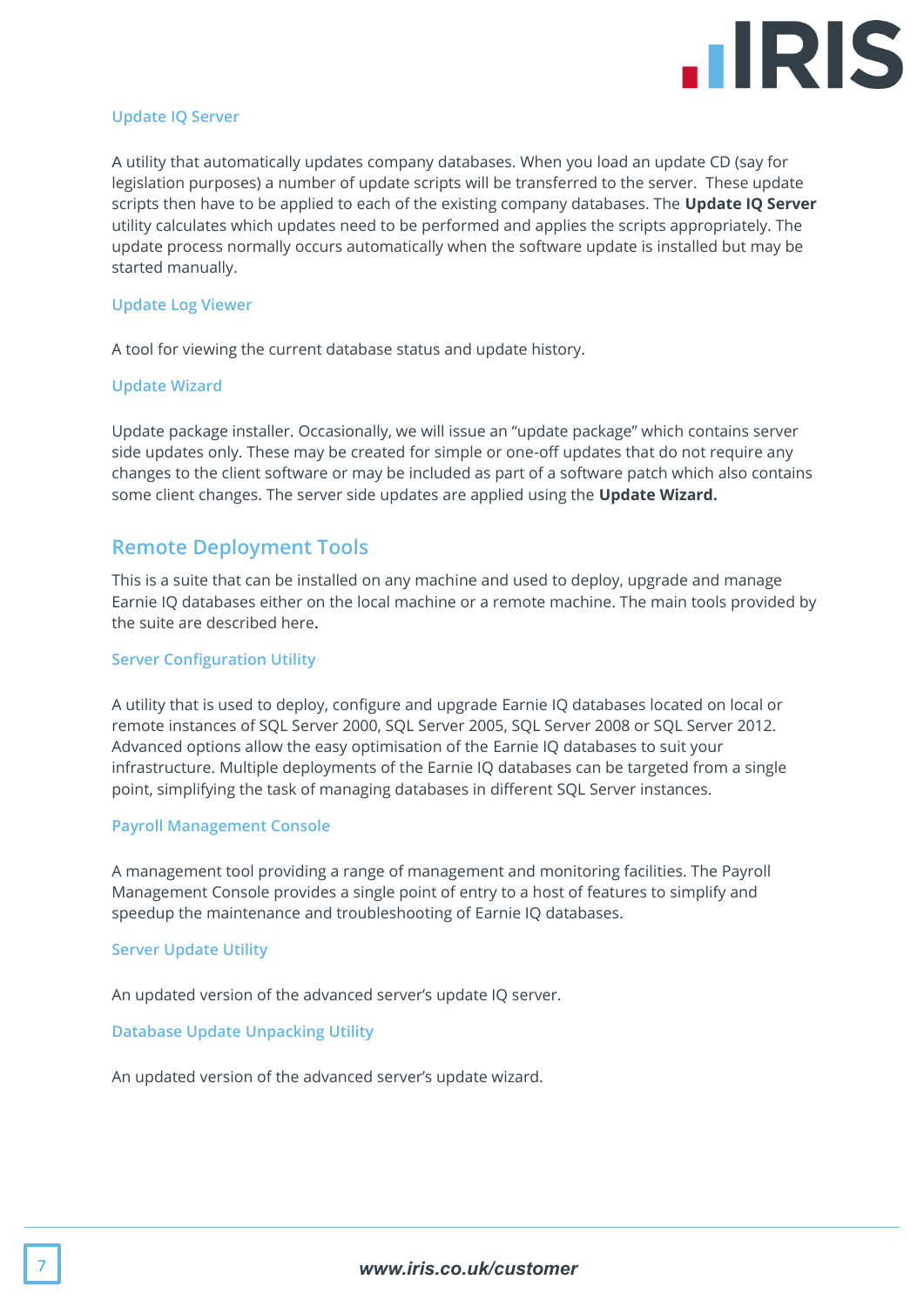

## <span id="page-7-0"></span>**Payroll Client**

The payroll client is the main payroll input, processing and reporting application. The main applications provided are described below.

#### **Earnie IQ**

The payroll client application, used to administrate, input and process the payroll.

**Account Link Utility**

A utility to create custom accounts link formats.

#### **BACS Layout Utility**

A utility to create custom BACS layouts.

**Legislation Utility**

<span id="page-7-1"></span>A tool used to apply mid-year legislation changes.

#### **Timesheet Central**

If you have purchased the Timesheet Central module, this is installed on client machines (either alongside Earnie IQ or on independent machines) and shares the Earnie IQ databases on the SQL Server. The diagram below shows four client machines connected to an Earnie IQ server. While clients 1 and 2 run Earnie IQ alone, client 3 is mixed, running both Earnie IQ and Timesheet. Client 4 is dedicated to Timesheet.

<span id="page-7-2"></span>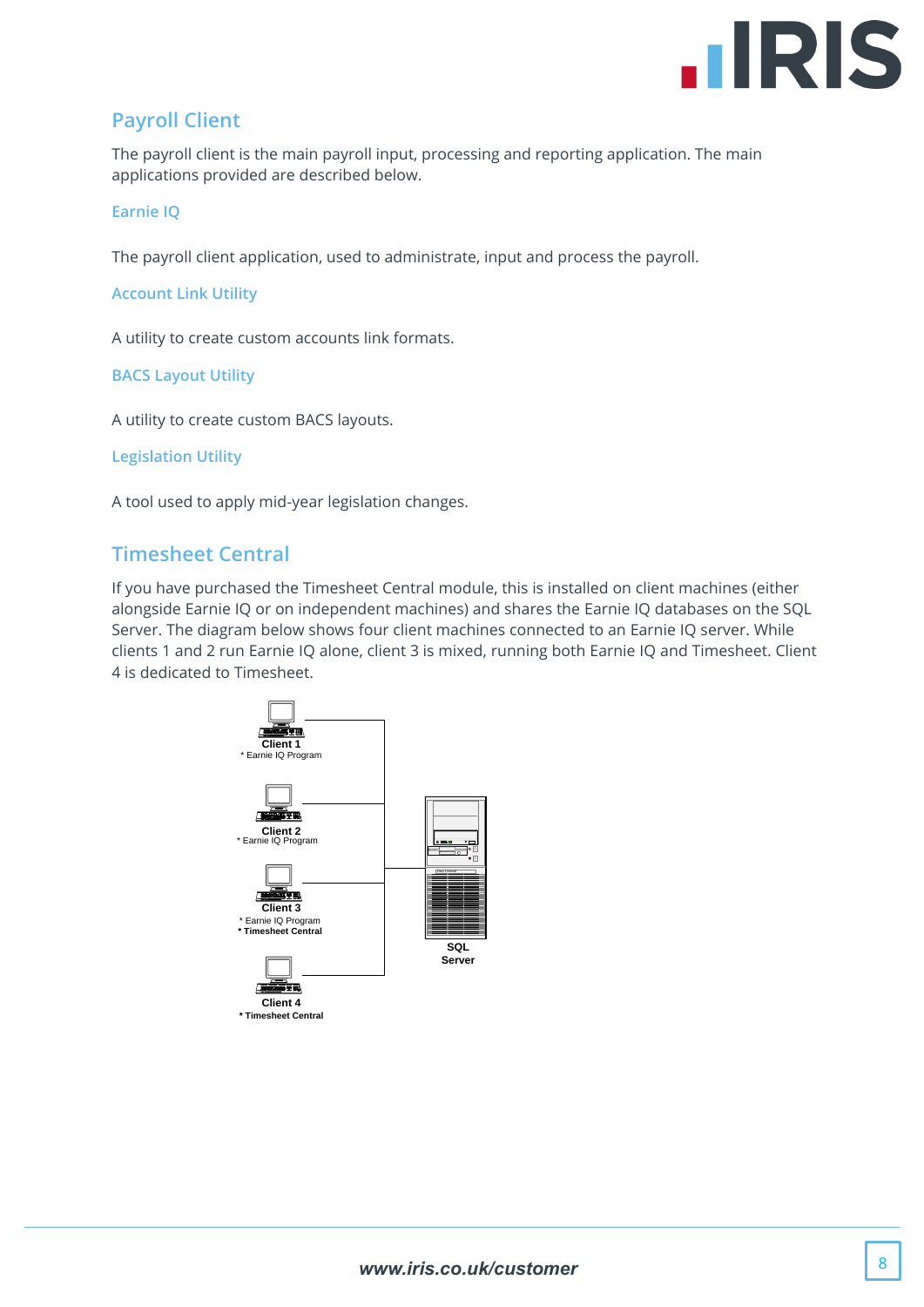

## **Timesheet Remote**

Timesheet Remote is a separately purchased application that is designed to give timesheet data entry capabilities to users not directly connected to the local network. Data entered into Timesheet Remote is transmitted to Timesheet Central via e-mail.



## <span id="page-8-0"></span>**3. Installation Overview**

## <span id="page-8-1"></span>**System & Network Requirements**

Current system requirements are listed on the EARNIE web site at **[www.earnie.co.uk](http://www.earnie.co.uk/)**. You should also be aware of the following:-

- You must have installed a copy of SQL Server 2000, SQL Server 2005, SQL Server 2008 or SQL 2012
- We recommend you run Earnie IQ in its own instance of SQL Server and over a 100 megabit network
- The name of your SQL Server instance MUST NOT contain the word 'Database'
- <span id="page-8-2"></span>■ Dot Matrix printers should be Epson compatible and laser printers should be HP compatible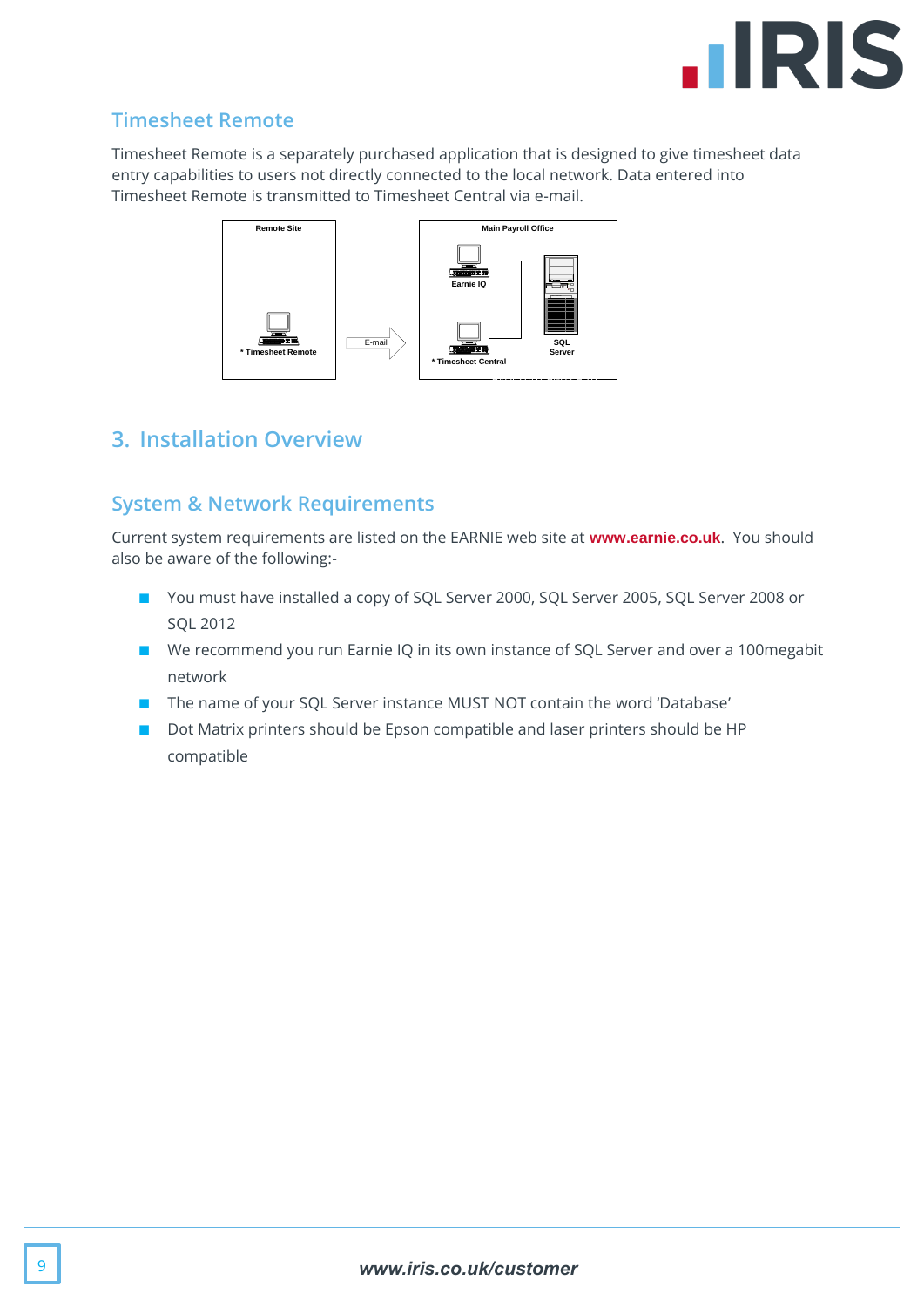

## **The Installation Process**

Installing Earnie IQ is essentially a two stage process; Server Side Installation and Client Side Installation. However it is essential that the SQL Server is configured correctly prior to installation and that plans are put in place to keep the product running efficiently. The following table highlights the main stages of installation.

| <b>Stage</b>                             | Description                                                                                          | Refer to                          |
|------------------------------------------|------------------------------------------------------------------------------------------------------|-----------------------------------|
| <b>SQL Server</b><br>Installation        | Installation of Microsoft<br><b>SQL Server</b>                                                       | Not covered in this document      |
| <b>SQL Server</b><br>Configuration       | Set SQL Server to allow<br>installation of Earnie IQ                                                 | Chapter 4.                        |
| Earnie IQ<br>Server Side<br>Installation | Installation of Earnie IQ<br>Server side components                                                  | Chapter 4.                        |
|                                          | Installation of Earnie IQ                                                                            | Chapter 5. (Earnie IQ)            |
| <b>Install Clients</b>                   | <b>Clients (including Timesheet</b><br><b>Central and Timesheet</b>                                  | Chapter 6. (Timesheet<br>Central) |
|                                          | Remote if applicable) and<br>licensing                                                               | Chapter 7. (Timesheet<br>Remote)  |
| Post<br>Installation                     | Plan for general<br>housekeeping including<br>setting up a maintenance<br>plan and a backup schedule | Chapter 9.                        |

For installation troubleshooting and general background information, please refer to Chapter [8.](#page-16-2)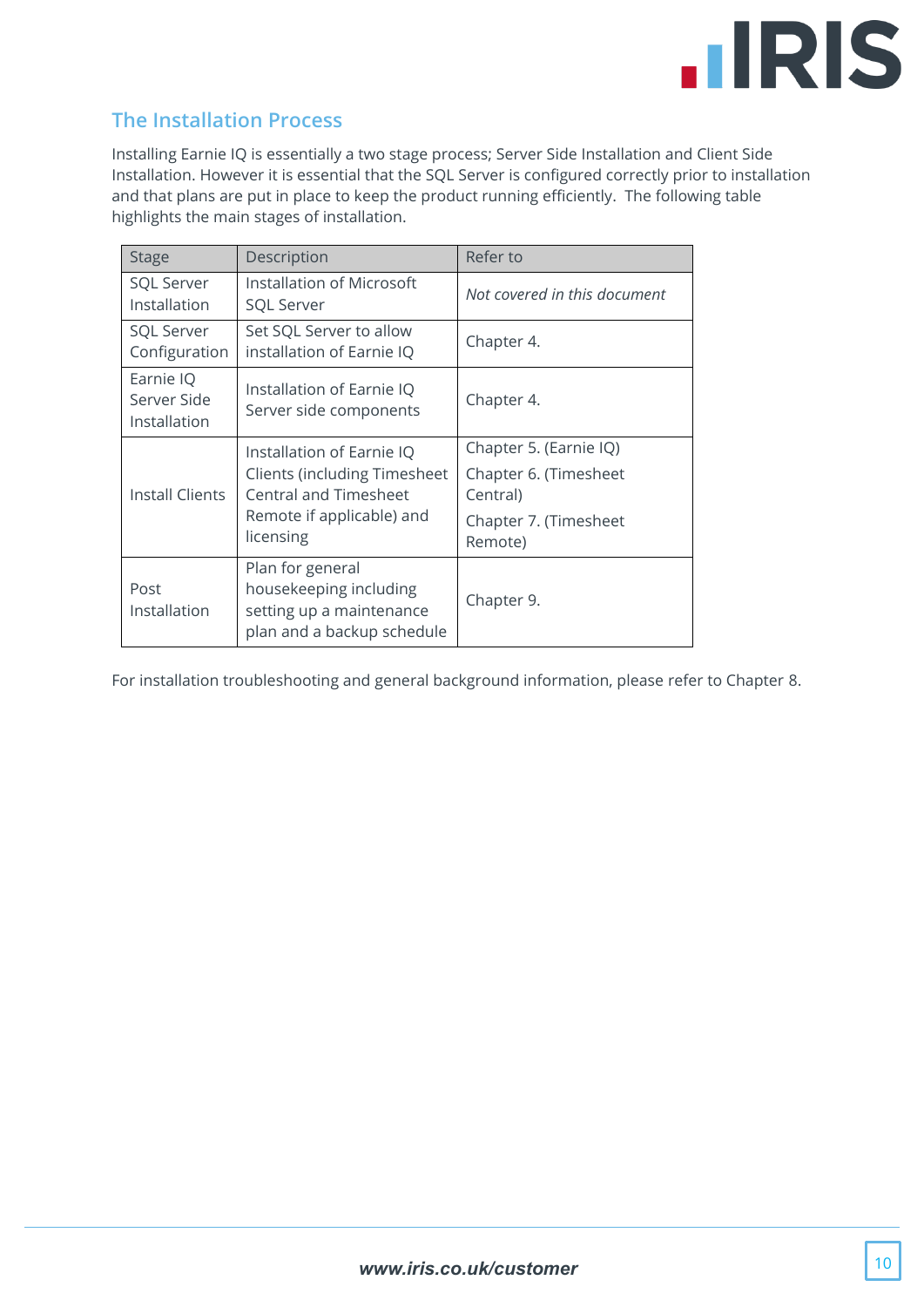

## <span id="page-10-0"></span>**4. Earnie IQ Server Installation**

This section describes how to **install** the **server-side** components of Earnie IQ. The client-side install must be performed separately. (See Chapter 5).

#### **WE DO NOT RECOMMEND YOU INSTALL EARNIE IQ FOR THE FIRST TIME UNLESS YOU HAVE A GOOD KNOWLEDGE OF SQL SERVER AND OF THE WINDOWS ENVIRONMENT.**

#### <span id="page-10-1"></span>**Preparing for a New Installation**

Microsoft SQL Server 2000 or later must be installed on a server on your network before you can install Earnie IQ Server. It is beyond the scope of this document to cover the installation of SQL Server itself, however, it is necessary to document how the SQL Server should be configured in order for Earnie IQ to install and operate correctly.

#### **NOTE: Earnie IQ may not function correctly unless the following requirements are met:-**

#### **SQL Server Authentication Mode**

Earnie IQ utilises SQL Server authentication therefore the SQL Server needs to be configured with Mixed Mode Authentication.

For more information on checking the authentication mode of your SQL Server, see [Checking the](#page-17-1)  [Server Authentication](#page-17-1) Mode on page [18.](#page-17-1)

#### **Service Start-up Properties**

The SQL Server service and the SQL Server Agent service need to be run under an administrative user account. You will need to identify a Windows account that has administrator rights on the machine where SQL Server is running. We recommend you follow Microsoft's guidelines and set the SQL Server service and SQL Server Agent to run using this account. We also recommend that you set the *Start-up type* of both of these services to 'Automatic'.

For more information on setting service properties, see [Setting Service Startup Accounts](#page-17-2) on page [18.](#page-17-2)

#### **Proxy Account**

During the installation process you will be asked for the details of a Windows account that can be used as a SQL Server proxy. The SQL Server Agent uses the proxy account to run database update jobs. This account must have Windows administrator rights to the SQL Server machine and should be set up before you install Earnie IQ Server for the first time. You will need to identify an account (or create a new one) that has administrator rights on the machine where SQL Server is running. We recommend creating a new account with the name "SQLProxy" or identifying an account that can be used exclusively for this purpose.

If you wish, you can use the same account that you used for the SQL Server services, or you can create a new account specifically for the purpose. You may also want to check with the SQL Server administrator whether a proxy account is already assigned, in which case you should use the details of this account.

#### 11 *www.iris.co.uk/customer*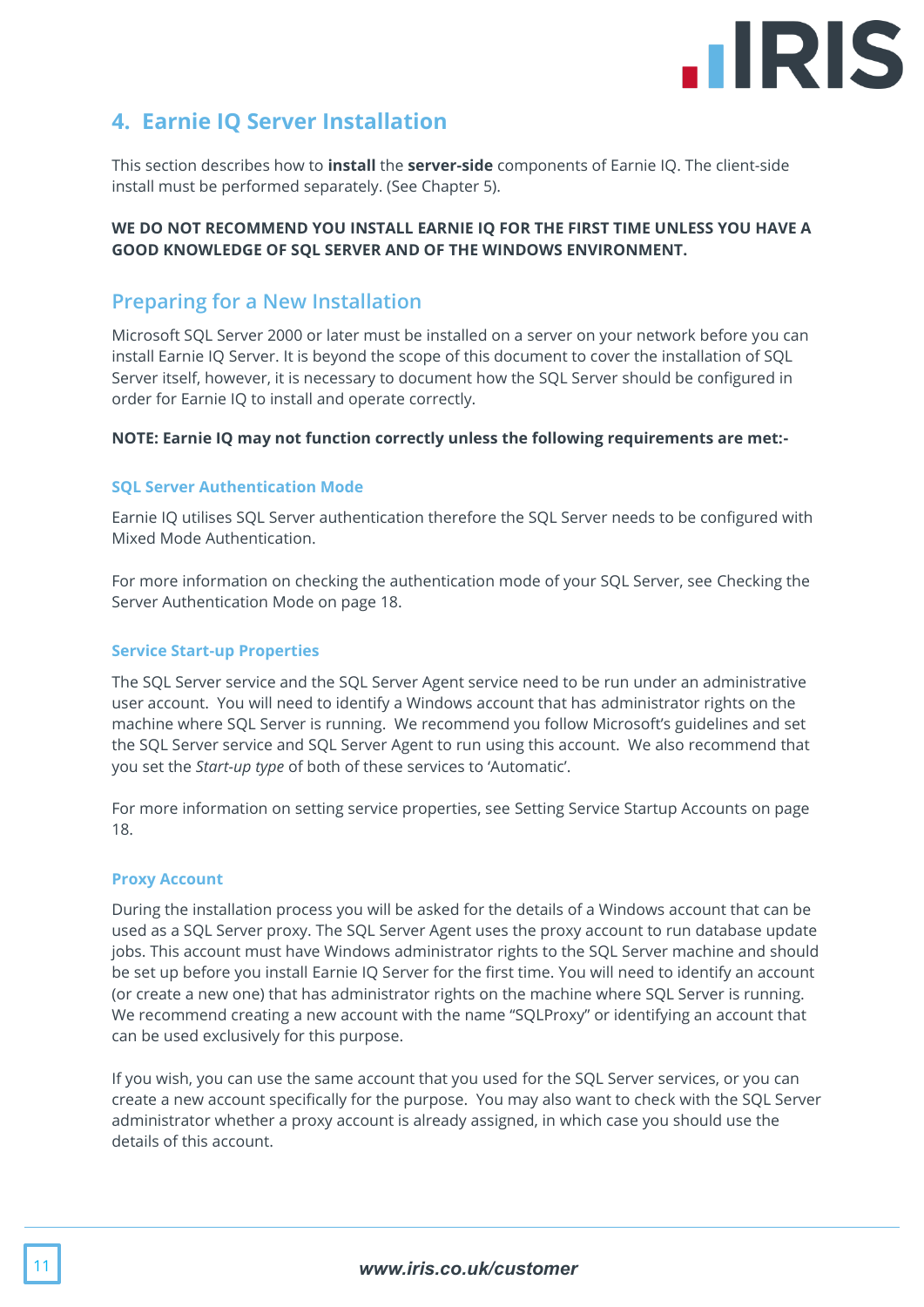

Take a careful note of the account details including the name, domain and password, as you will need these during the Earnie IQ Advanced Server installation process.

#### <span id="page-11-0"></span>**Pre-Installation**

To install the server-side of Earnie IQ you will require the following information:

- The name of the SQL Server instance where the Earnie IQ databases are to be installed
- A valid login to the SQL Server. This will either be the "sa" account and password or an administrator login to Windows on the SQL server
- The location of where you want to store the Earnie IQ SQL Server database data, transaction logs and backup files. (i.e. somewhere on the SQL Server)
- Optionally, the proxy account details (see above)

## <span id="page-11-1"></span>**Method of Deploying to the Server**

There is now only one method of deploying the Earnie IQ databases provided:

■ Using the Remote Deployment Tools

The option to use the standard local server install has been removed.

## <span id="page-11-2"></span>**Installation**

#### *To install Earnie IQ Server (using remote deployment tools):*

- **1.** Log into the machine to be used to perform the deployment. Remember to log in as a user with administrator rights to that machine plus the machine hosting the SQL Server instance
- **2.** Insert the Earnie IQ CD. If the install program does not begin automatically then enter **d:\Setup.bat**, (where d is the letter of your CD drive), at the Windows Run command line and then press 'ENTER'
- **3.** Install the remote deployment tools by selecting **'Install Products'**, **'Payroll & Timesheet Server'** and then **'Remote Deployment Tools'**
- **4.** Launch the server deployment and configuration utility by selecting **Start | Programs | IRIS Payroll Solutions | Earnie IQ (Server Tools)** and then **Server Configuration Utility** from the Windows Start menu
- **5.** Connect to the SQL Server to install to by clicking the **'Connect'** button and entering the instance details
- **6.** In the **Database Setup** section, check data file and transaction log file directories. Set the database backup file directory. NOTE: the database backup file remote access directory will be automatically populated, but should be altered if necessary.
- **7.** Select the **'Initialisation'** section
- **8.** Select **'Initialise'** and from the **Release Version Select menu** select the version to deploy and click **'OK'**
- **9.** You will be asked if you wish to continue. Check the version, release and release date. If they are correct click **'Yes'**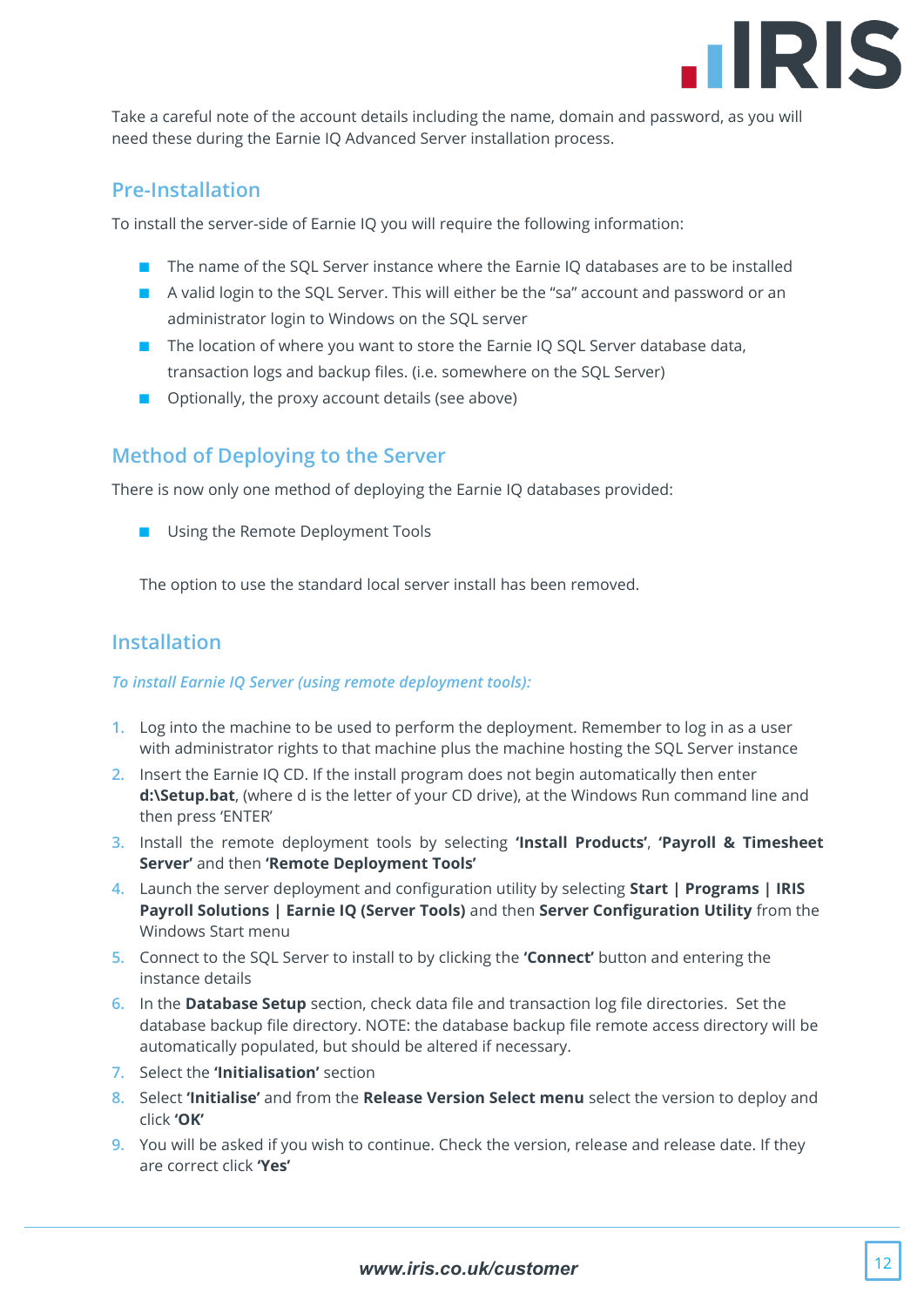

- **10.** The processing screen will then appear; once the status has turned to **'Processing Completed'** click **'Close'**.
- **11.** Select the **'Versioning'** option. Check that the **'Current Version'** and **'Version Library'** are correct and click **'Exit'**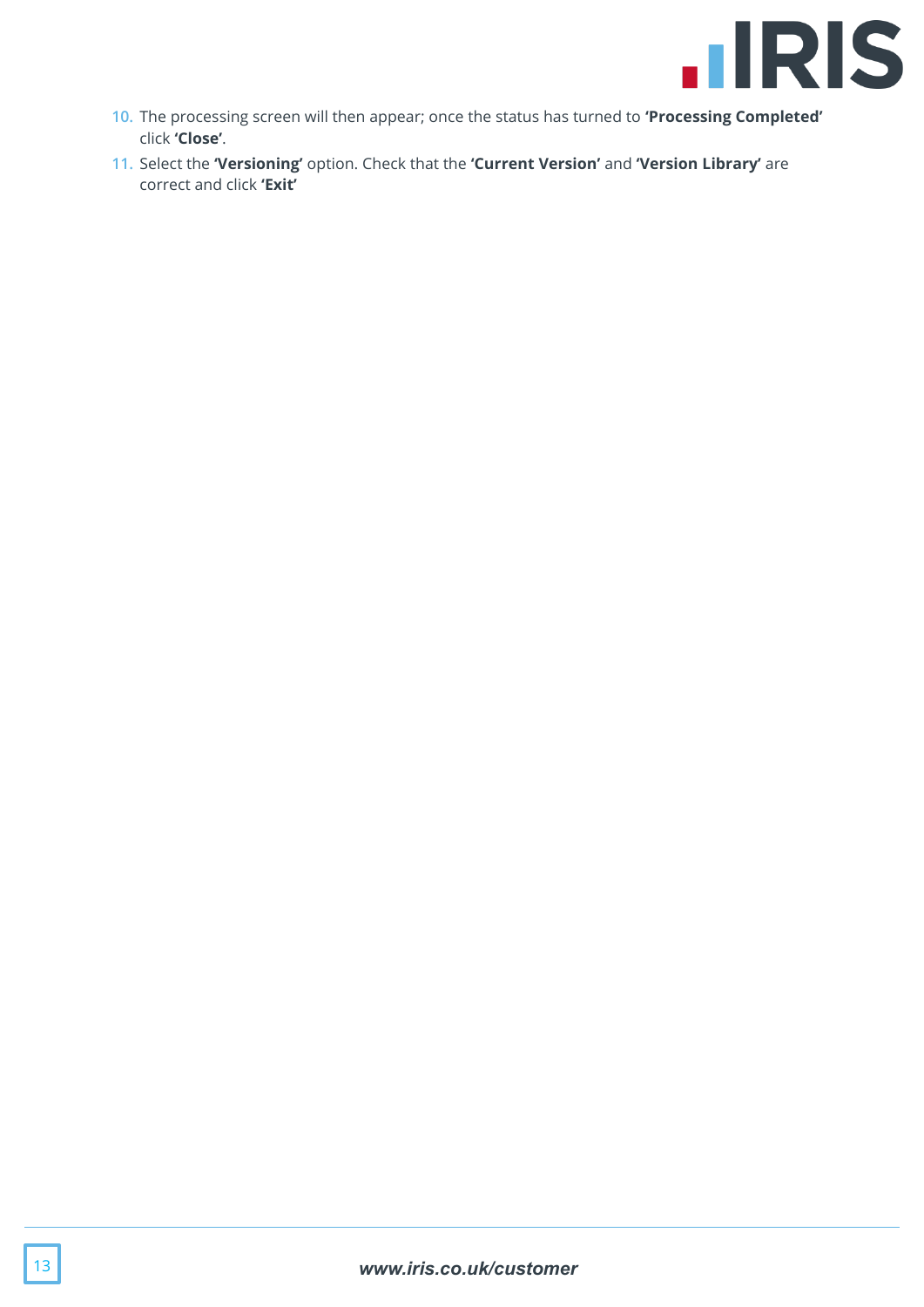

## <span id="page-13-0"></span>**5. Earnie IQ Client Installation**

This section describes how to install the **client-side** components of Earnie IQ. The server-side install must be performed separately. (See Chapter 4).

#### **WE DO NOT RECOMMEND YOU INSTALL EARNIE IQ FOR THE FIRST TIME UNLESS YOU HAVE A GOOD KNOWLEDGE OF SQL SERVER AND OF THE WINDOWS ENVIRONMENT.**

### <span id="page-13-1"></span>**Pre-Installation**

To install the client-side of Earnie IQ you need the following information:

- The name of the SQL Server where the server side software was installed
- The location of the **Reports** directory (usually somewhere on your network)
- The location of the **BACS Output** directory. Also used when exporting reports (usually somewhere on your network)
- The location of the **Clockin Files** directory (if using the Clockin file to import Time & Attendance information)

## <span id="page-13-2"></span>**Installation**

#### *To install Earnie IQ Client:*

- **1.** Log into the PC where the Earnie IQ client program is installed. Remember to log in as a user with administrator rights to that machine
- **2.** Insert the Earnie IQ CD. If the install program does not begin automatically then enter **d:\Setup.bat**, (where d is the letter of your CD drive), at the Windows Run command line and then press **'ENTER'**
- **3.** Select **'Install Products'** then **'Payroll Client'**
- **4.** Progress through the screens accepting licence terms etc. You will be asked for a location for the Earnie IQ programs. We recommend you accept the suggested directory of C:\Program Files\Intex Software\Earnie IQ
- **5.** Next you will be asked what type of installation you would like. Select '**Typical'**
- **6.** Enter the name of the SQL server that contains the Earnie IQ databases
- **7.** Enter the locations of your report files, output files and clockin files. Make sure you DON'T accept the suggested locations unless you are sure that they are correct. These directories will normally be somewhere on your network
- **8.** Finally, confirm the details before the update proceeds to its conclusion
- **9.** Once all of the files have been copied to the computer, you will be asked whether or not you want to reboot the machine. You should reboot before you attempt to run the product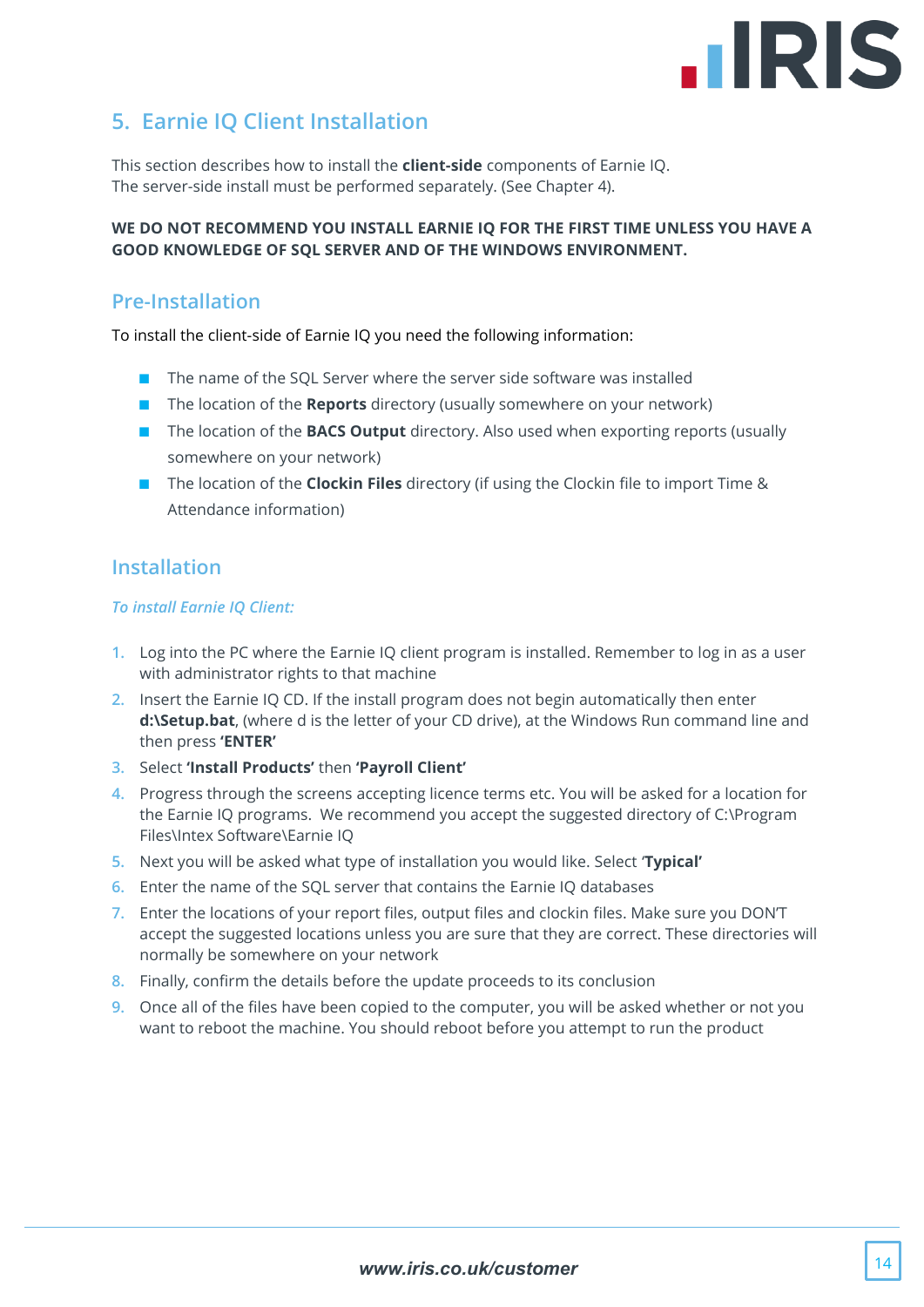

## <span id="page-14-0"></span>**Software Registration**

Once the first of the clients has been installed, you will be able to register the product. The product will only operate in Demonstration mode until it is registered.

#### *To Register Earnie IQ:*

- **1.** Run Earnie IQ from the Start Menu (Start | Programs | Intex Software | Earnie IQ | Earnie IQ)
- **2.** The following message should appear:

| <b>Registration</b> |                                                             |
|---------------------|-------------------------------------------------------------|
|                     | This is an unregistered copy of the software.               |
|                     | Do you want to register this Copy?                          |
|                     | (If not you may operate the program in Demonstration mode.) |
|                     | Nο                                                          |

- **3.** Click **'Yes'**
- **4.** The **Product Registration** screen will appear:

| <b>Product Registration</b> |                    | $\vert x \vert$ |
|-----------------------------|--------------------|-----------------|
| Licence Information:        |                    |                 |
| Licence No:                 |                    |                 |
| Company Name:               |                    |                 |
| P.I.N.                      |                    |                 |
| Licence Details:            |                    |                 |
|                             |                    |                 |
|                             |                    |                 |
|                             |                    |                 |
|                             | Cancel<br>Begister |                 |

**5.** Enter all the details exactly as they appear on your licence certificate then click **'Register'**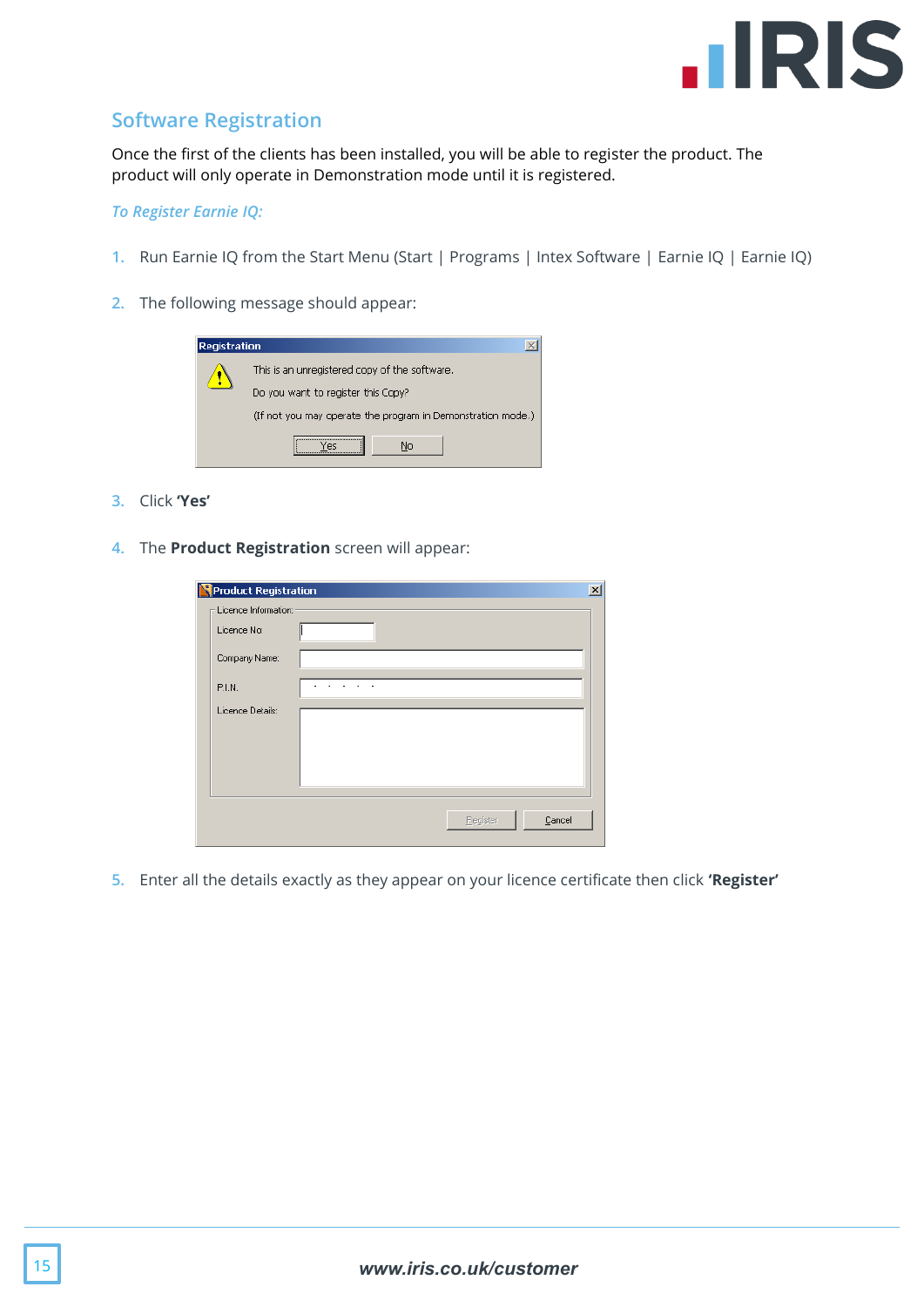

## <span id="page-15-0"></span>**6. Timesheet Central Installation**

Timesheet Central shares the same database as Earnie IQ. The client-side of Timesheet Central is installed as follows:

#### <span id="page-15-1"></span>**Pre-installation**

To install Timesheet Central the following information is required:

■ Name of the SQL server instance where the Earnie IQ databases are installed. (If you have already installed the client-side part of Earnie IQ on this machine the installation will automatically select the same SQL Server)

## <span id="page-15-2"></span>**Installation**

#### *To Install Timesheet Central:*

- **1.** Log into the PC where the Earnie IQ client program is installed. Remember to log in as a user with administrator rights to that machine
- **2.** Insert the Earnie IQ CD. If the install program does not begin automatically then enter **d:\Setup.bat**, (where d is the letter of your CD drive), at the Windows Run command line and then press **'ENTER'**
- **3.** Select **'Install Products'** and then **'Timesheet Central'**
- **4.** On the **Destination Folder** screen enter the location of where the Timesheet Central programs should be installed
- **5.** Next you are asked what type of installation you would like; select **'Typical'**
- **6.** You may then be asked for the name of the SQL Server where the Earnie IQ databases are installed; you will not see this question if you have already installed the client-side part of Earnie IQ on this machine
- **7.** Confirm what you have entered and click **'Next'** to install the product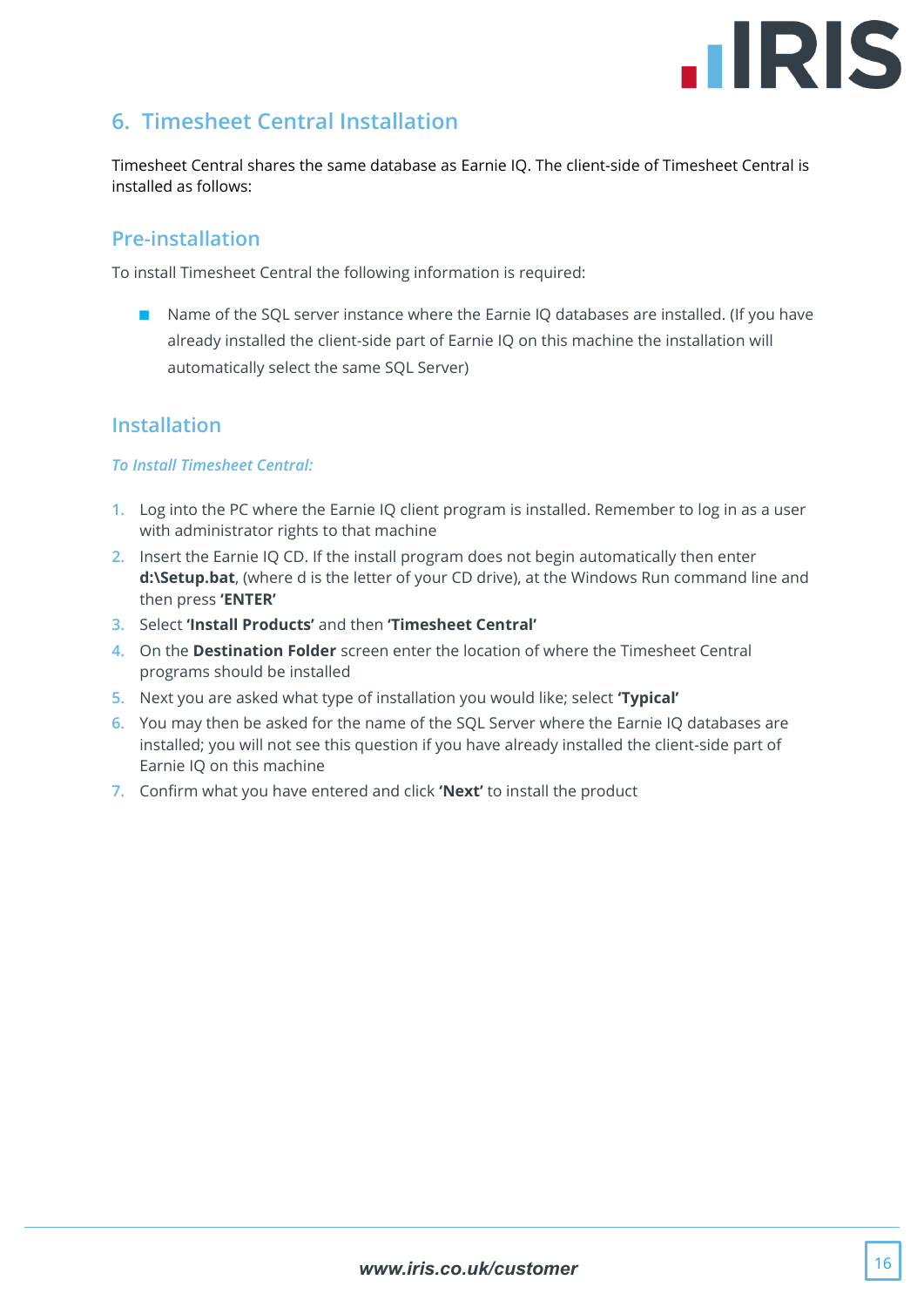## **.IRIS**

## <span id="page-16-0"></span>**7. Timesheet Remote Installation**

Timesheet Remote is a self-contained application that uses Microsoft Outlook to connect to Timesheet Central.

## <span id="page-16-1"></span>**Installation**

#### *To install Timesheet Remote:*

- **1.** Insert the Earnie IQ CD. If the install program does not begin automatically then enter **d:\Setup.bat**, (where **d** is the letter of your CD drive), at the Windows Run command line and then press ENTER
- **2.** Select **'Install Products'** then **'Timesheet Remote'**
- **3.** On the **Destination Folder** screen enter the location of where you want the Timesheet Remote programs to be installed
- **4.** Next you are asked what type of installation you would like; select **'Typical'**
- <span id="page-16-2"></span>**5.** Confirm what you have entered and click **'Next'** to install the product

## **8. Troubleshooting**

## <span id="page-16-3"></span>**The Update Log (Server Installation)**

Installation diagnostic information can be found in the IQServerUpdateLog.txt file.

This in turn can be found in the folder you specified during the server installation. The default location is:-

#### **C:\Program Files\Intex Software\Earnie IQ (Advanced Server)\<Server Name>\$<Instance Name>**

The contents of this file may look something like: Date,Source,Number,Description

26/03/2012 09:40:25,"",0,"-----------------------------------"

26/03/2012 09:40:25,"[modGeneral]: Main",0,"Automatic Update Process Started"

26/03/2012 09:40:25,"[frmMain]: Initialise",0,"Initialise OK"

26/03/2012 09:40:25,"[frmMain]: Connect",0,"Connected to Server OK"

26/03/2012 09:40:26,"[frmMain]: CheckUpdates",0,"Checked for updates OK"

26/03/2012 09:41:17,"[frmMain]: ApplyUpdates",0,"Applied updates OK"

26/03/2012 09:41:17,"[frmMain]: Disconnect",0,"Disconnected from Server OK"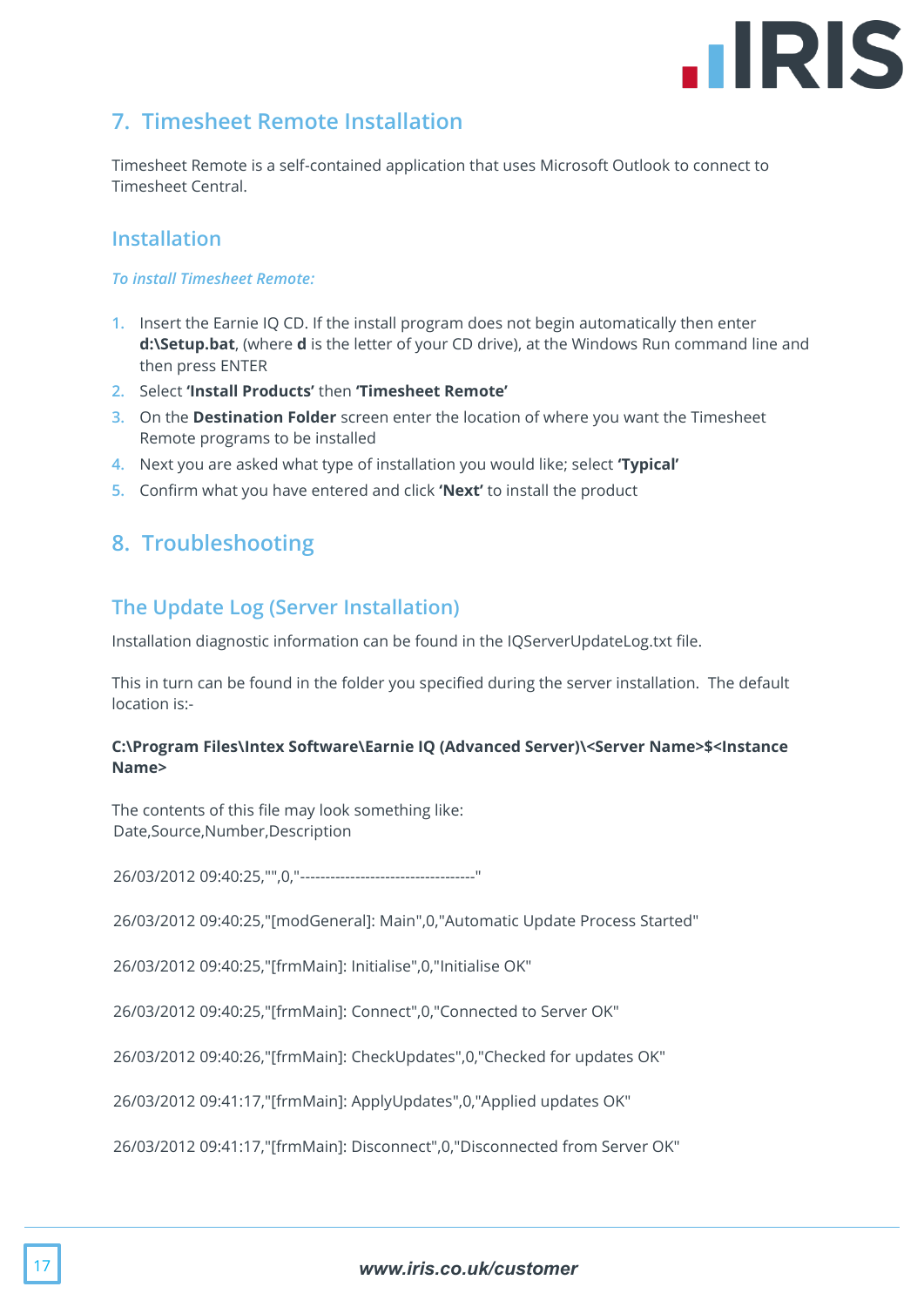

26/03/2012 09:41:17,"[frmMain]: RecordUpdate",0,"Update Complete in 00:00:52 with no errors reported"

The last entry in the log is the most important as this indicates the error status of the update. If you get errors you should e-mail [support@earnie.co.uk](mailto:support@earnie.co.uk) and attach the text file before proceeding.

## <span id="page-17-0"></span>**ODBC Problems**

On Win 9X systems the installation may cause problems with ODBC drivers. These problems can be solved by running **d:\Utilities\mdac\_typ.exe** (where **d** is the letter of your CD drive) which is supplied on the installation CD.

## <span id="page-17-1"></span>**Checking the Server Authentication Mode**

For Earnie IQ to operate correctly, the authentication mode of the SQL Server must be "Mixed Mode". This is normally set during SQL Server installation but may be changed later.

#### *To check the authentication mode:*

- **1.** Open **Enterprise Manager** or **SQL Server Management Studio**
- **2.** Expand the SQL Server group containing the Earnie IQ SQL Server
- **3.** Right click on the Earnie IQ SQL Server and select **'Properties'**
- **4.** In the **Properties** dialog, open the **'Security'** tab
- **5.** Under **Authentication**, ensure that **'SQL Server and Windows'** is selected

#### <span id="page-17-2"></span>**Setting Service Startup Accounts**

The following instructions may vary depending on which version of Windows is in use.

*To set the start-up properties for the two services:*

From the **Services** console (usually found in **Control Panel | Administrative Tools**), locate the

MS SQL Server service. The name of the service will be MSSQLSERVER on SQL Server 2000 or SQL Server on SQL Server 2005, 2008 or 2012 for default instances or MSSQL\$<Instance Name> on SQL Server 2000 or SQL Server (<Instance Name>) on SOL Server 2005/2008 for non-default instances.

- **6.** Right-click on the service and select **'Properties'**
- **7.** Select the **'Log On'** tab as shown
- **8.** Ensure that **This account** is selected then enter the account details for the account to be used. If the service is already using an account you should ensure that the account is appropriate for requirements

|                        | <b>MSSQLSERVER Properties (Local Computer)</b><br> ? x                         |
|------------------------|--------------------------------------------------------------------------------|
| General                | Log On   Recovery   Dependencies                                               |
| Log on as:             |                                                                                |
|                        |                                                                                |
| C Local System account | Allow service to interact with desktop                                         |
|                        |                                                                                |
| This account:          | <b>\SQLService</b><br>Browse.                                                  |
| Password:              | ***************                                                                |
| Confirm password:      | ***************                                                                |
|                        |                                                                                |
|                        | You can enable or disable this service for the hardware profiles listed below: |
| Hardware Profile       | Service                                                                        |
| Profile 1              | Enabled                                                                        |
|                        |                                                                                |
|                        |                                                                                |
|                        |                                                                                |
|                        |                                                                                |
|                        |                                                                                |
|                        | Enable<br>Disable                                                              |
|                        | <b>OK</b><br>Cancel<br>Apply                                                   |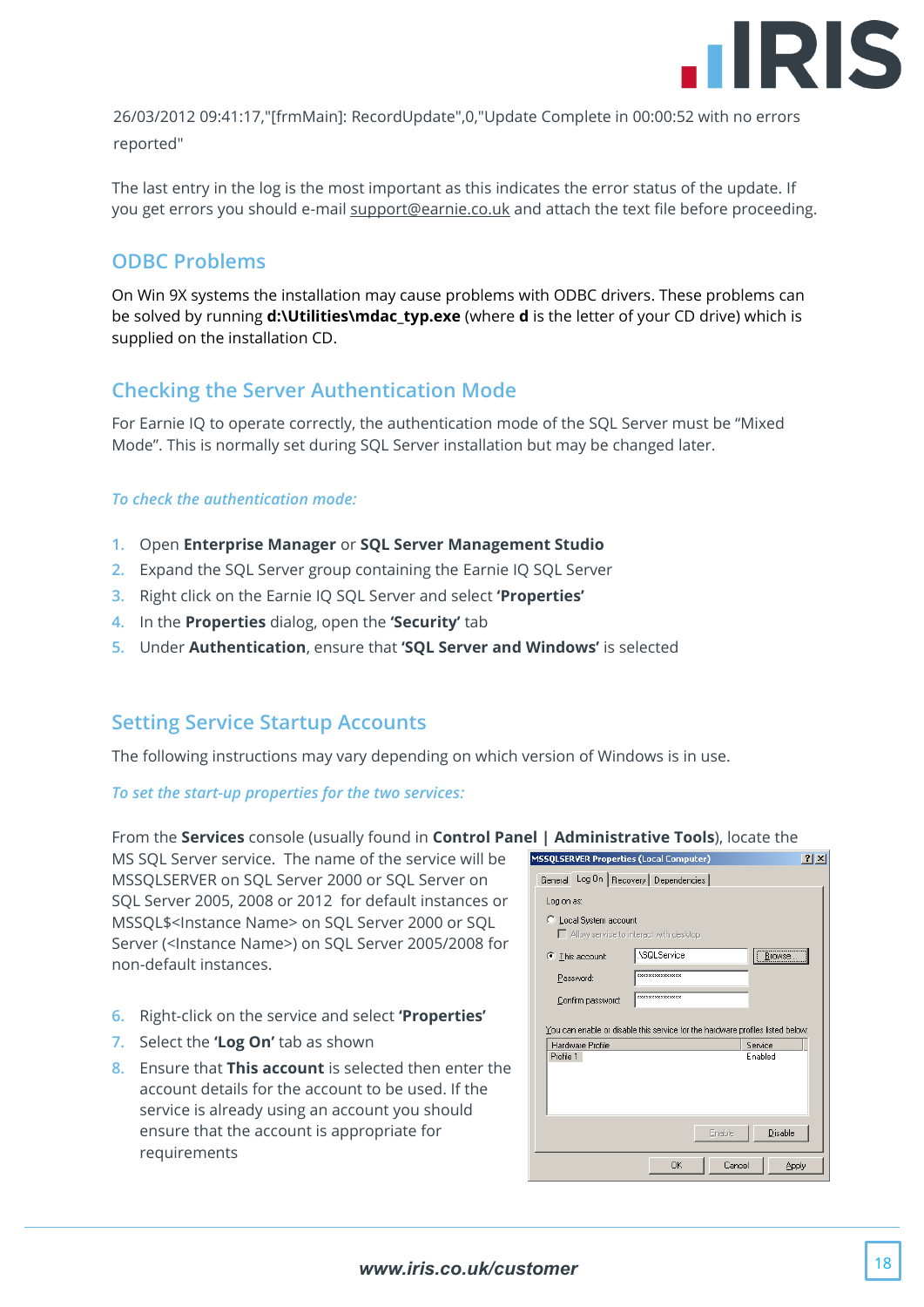

- **9.** Return to the **General** tab and ensure that the **Startup type** is set to **Automatic**
- **10.** Click **'OK'**
- **11.** Repeat Steps 1 to 6 for the SQL Server agent service (SQLAGENT on SQL Server 2000 or SQL Server Agent on SQL Server 2005/2008)
- **Note: If the instance of SQL Server is not the default instance then the services will be MSSQL\$<Instance Name> and SQLAGENT\$<Instance Name> on SQL Server 2000 and SQL Server (<Instance Name>) and SQL Server Agent (<Instance Name>) on SQL Server 2005/2008/2012.**

#### <span id="page-18-0"></span>**Errors after installing Service Pack 3a for SQL Server 2000**

If you run the Earnie IQ client on the same machine as the SQL Server you may possibly encounter an error after installing SP3a for SQL Server.

The error will be when creating a new company.

To overcome this you must install the version of SQLDMO contained on the installation/update CD as follows:

- **1.** Follow the client-side installation instructions as normal until you reach the part that mentions doing a custom installation if you have SQL Server installed on the client PC
- **2.** This time do a custom installation but make sure the **Data Access Connectivity Components**  and the **SQL Server Data Management Objects** are both ticked

## <span id="page-18-1"></span>**9. Recommended Housekeeping**

There are a few operations that we recommend you carry out on a regular basis in order to keep Earnie IQ running efficiently.

These are:

- **1.** Clearing the **Audit Trail**
- **2.** Clearing **Imported Payment Information**
- **3.** Clearing the **SQL Server Transaction Log**

It is also recommended that you create a backup schedule to ensure that all Earnie IQ databases are backed up on a regular basis.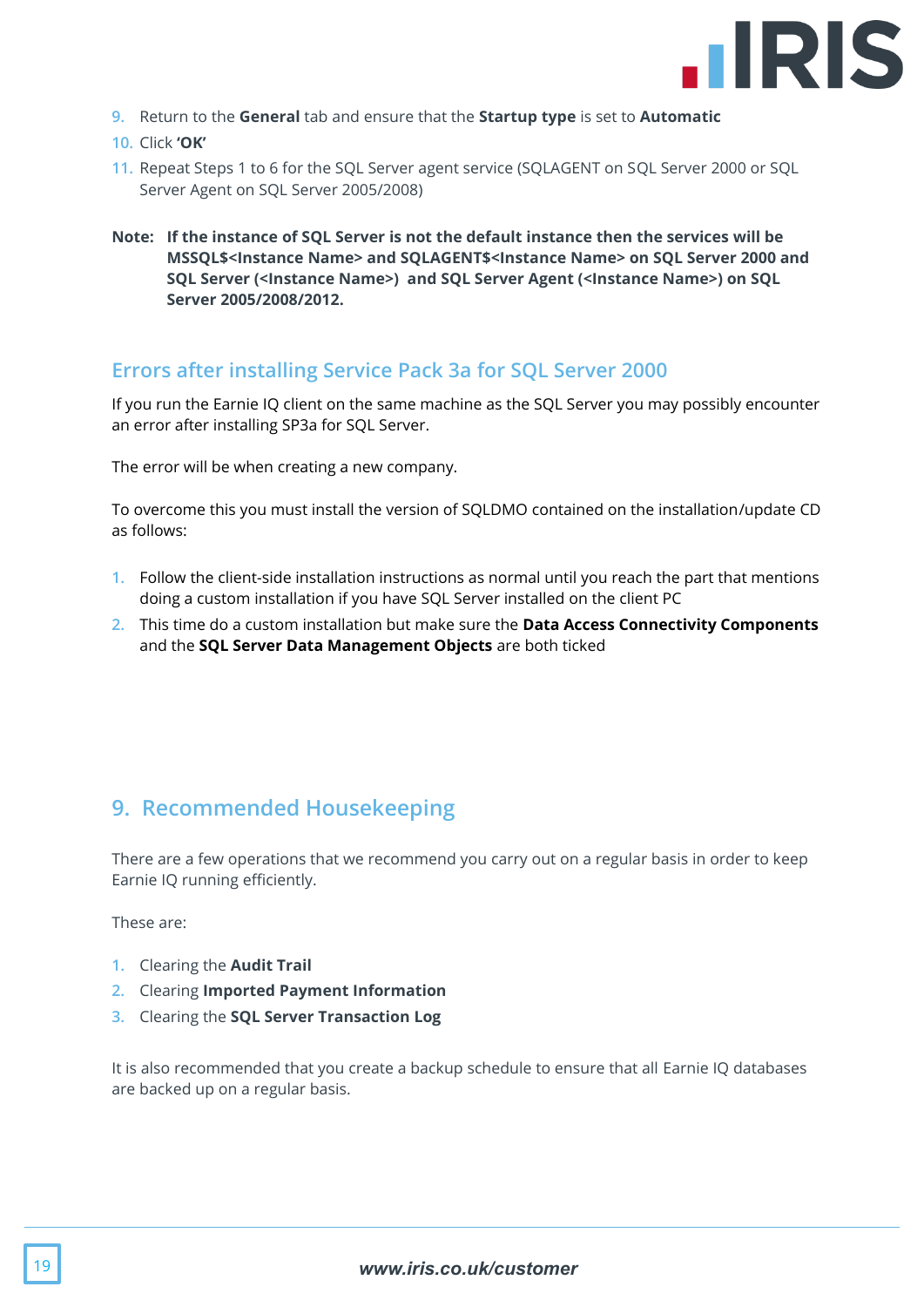

## <span id="page-19-0"></span>**Clearing the Audit Trail**

Earnie IQ has the facility to keep a record of information that has been changed, along with who changed it and when it was changed. This is called an **Audit Trail***.*

The **Audit Trail** is activated via the **Admin** section of Earnie IQ. Once activated, EARNE IQ will keep a log of what is changing. This log information causes the database size to increase significantly.

It is a good idea to clear the audit trail from time to time (once the information is no longer of use).

<span id="page-19-1"></span>To do this log into the **Admin** section of Earnie IQ and select **'Clear'** from the **Audit Trail** menu**.**

## **Clearing Pay Import Information**

This only applies to companies who link Earnie IQ to a Time & Attendance system or an external data entry system such as **Excel** or **Timesheet Central**.

In these cases the information being linked is temporary payroll data such as hours for the week/month and not static information from HR systems.

When Earnie IQ imports this type of information it keeps a copy in its **Pay Import** table, so if a payroll is undone the data will still exist. Once the payroll moves into the next pay period the **Pay Import** data is no longer required.

For efficiency purposes this can be cleared by logging into the **Admin** section of Earnie IQ and selecting **'Delete Utility'** from the **File** menu.

## <span id="page-19-2"></span>**Clearing the SQL Transaction Log**

We recommend this is done as part of a SQL Server Maintenance Plan. A SQL Server Maintenance Plan will take responsibility for backing up your data and will maintain efficiency by clearing unused areas of the Transaction Log. Although each plan is likely to be different we have described for you below a 'simple' Plan. **We must stress though that Maintenance Plans should be set up by your IT staff who fully understand SQL Server** - **The EARNIE support team are not qualified to advise on SQL maintenance plans.**

#### **A typical Maintenance Plan**

This plan is designed to make a transactional backup of all Earnie IQ databases each day and a full backup once a week. Once a full backup is done the transaction backups are removed.

**1.** In Enterprise Manager open the **Management** section, highlight the **Database Maintenance Plans** item and then right click and select **New Maintenance Plan**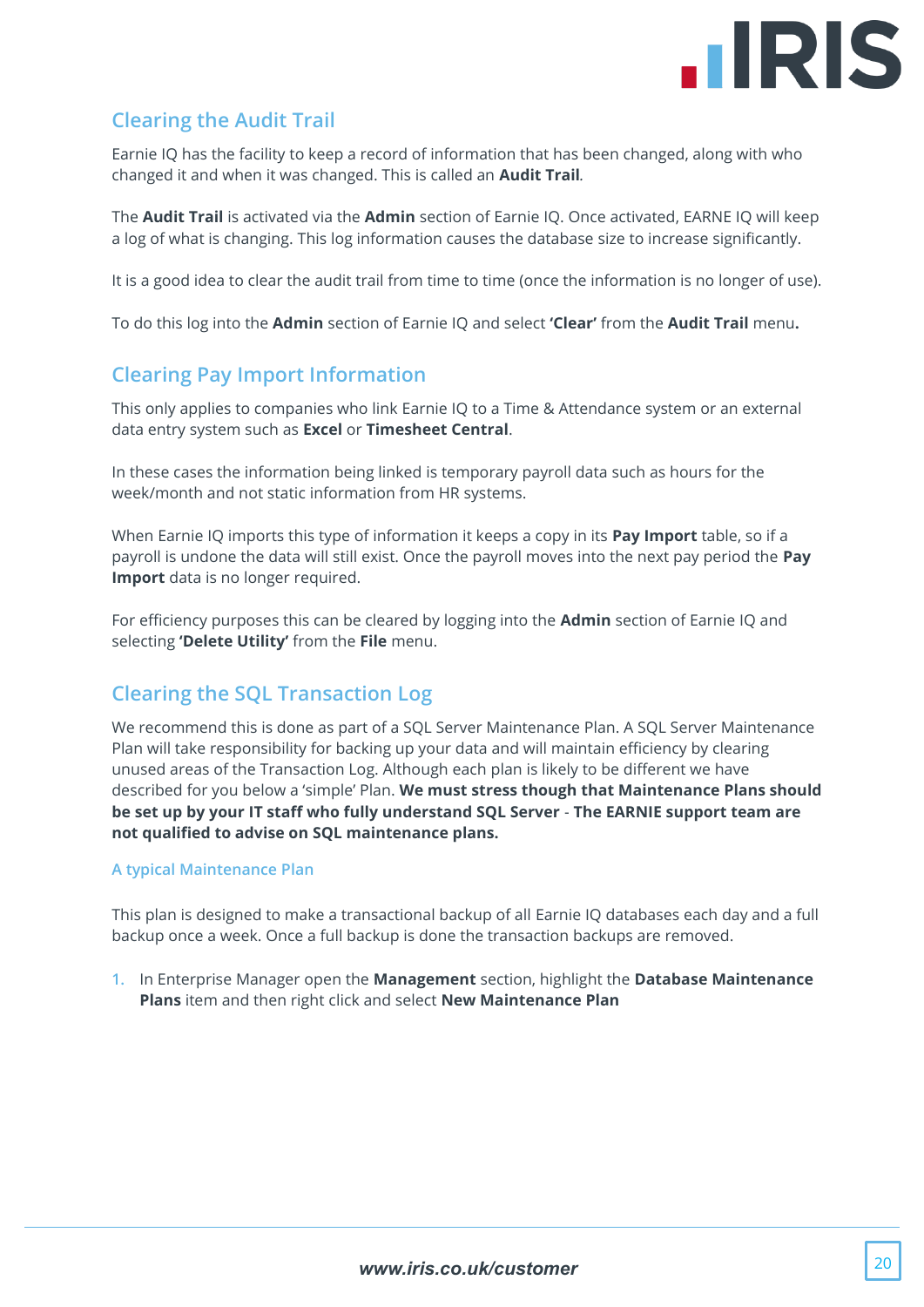## **IIRIS**

| Databases<br>Data Transformation Services<br>Management<br>白 SQL Server Agent<br>Backup<br>Current Activity<br>F⊡<br>Database Maintenance Plans<br>SQL Server Logs<br>$\overline{+}$ | New Maintenance Plan                                                                       |
|--------------------------------------------------------------------------------------------------------------------------------------------------------------------------------------|--------------------------------------------------------------------------------------------|
| Replication<br>ஈ<br>Security<br>$\overline{+}$<br>Support Services<br>∓<br>Meta Data Services<br>$\overline{+}$                                                                      | Maintenance Plan History<br>View<br>New Window from Here<br>Refresh<br>Export List<br>Help |

- **2.** On the **Welcome** screen select **'Next'**
- **3.** On the **Select Databases** screen select **'All User Databases'** then click **'Next'**

| Database Maintenance Plan Wizard - TONY                                                                                                                                                                                                   | $\vert x \vert$ |
|-------------------------------------------------------------------------------------------------------------------------------------------------------------------------------------------------------------------------------------------|-----------------|
| <b>Select Databases</b><br>Select the databases for which to create the maintenance plan.                                                                                                                                                 |                 |
| All databases<br>o<br>All system databases (master, model, and msdb)<br>o<br>All user databases (all databases other than master, model, and msdb)<br>Database<br>C These databases:<br>000Audit<br>000Company<br>001Audit<br>001 Company |                 |
| Cancel<br>< Back<br>Next >                                                                                                                                                                                                                | Help            |

**4.** Do not select any options on the next screen, just click **'Next'**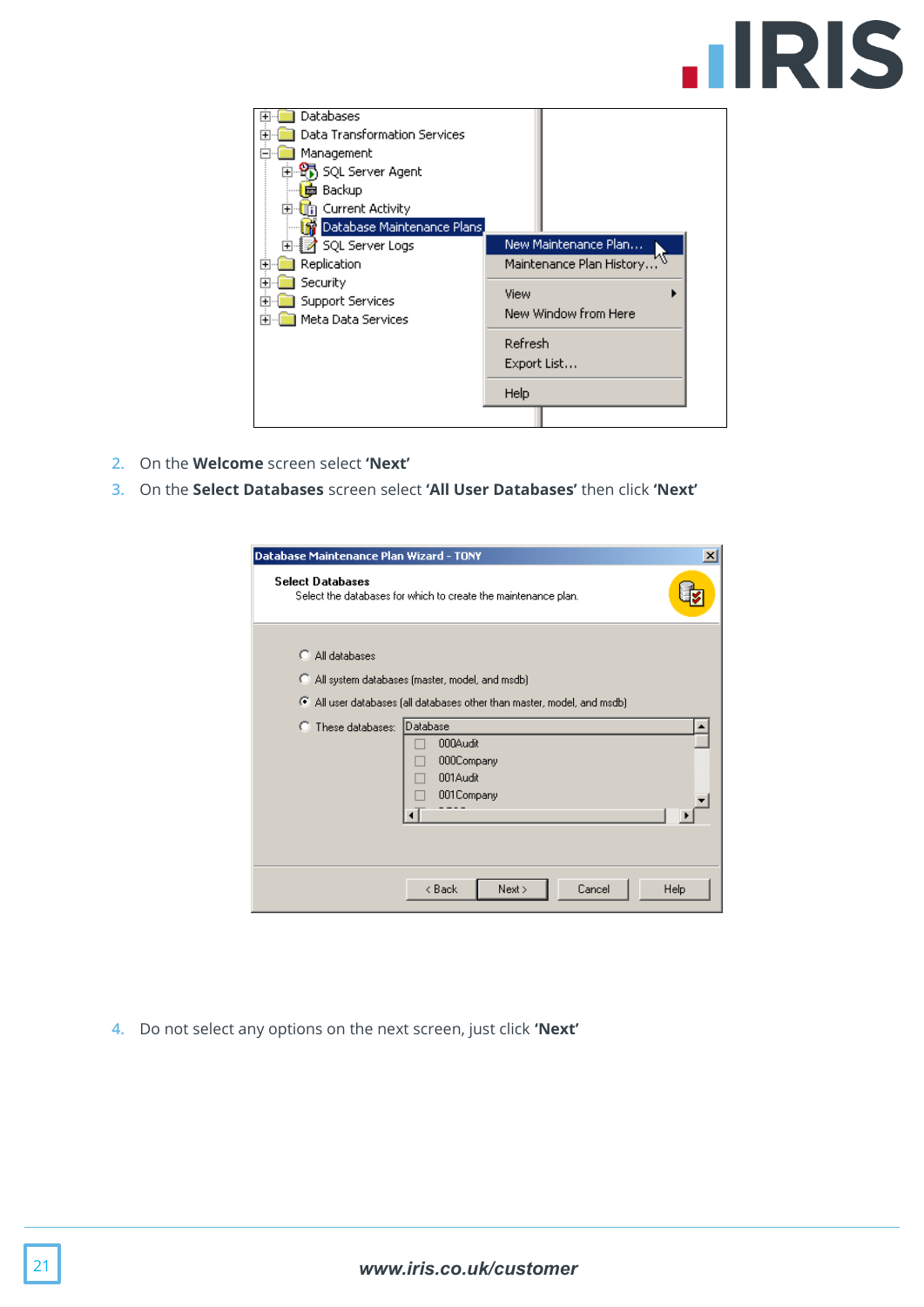| Database Maintenance Plan Wizard - TONY                                                                                                                             | $\mathsf{x}$ |
|---------------------------------------------------------------------------------------------------------------------------------------------------------------------|--------------|
| Update Data Optimization Information<br>As data and index pages fill, updating requires more time. Reorganize your data.<br>and index pages to improve performance. |              |
| Reorganize data and index pages                                                                                                                                     |              |
| $\Gamma$ Reorganize pages with the original amount of free space                                                                                                    |              |
| $\odot$ Change free space per page percentage to:                                                                                                                   |              |
| % of the database<br>Update statistics used by query optimizer. Sample:                                                                                             |              |
| Remove unused space from database files                                                                                                                             |              |
| 150<br>MB<br>When it grows beyond:                                                                                                                                  |              |
| of the data space<br>Amount of free space to remain after shrink:                                                                                                   |              |
| Schedule: There are no operations to schedule.                                                                                                                      |              |
|                                                                                                                                                                     | Change       |
| < Back<br>Cancel<br>Next >                                                                                                                                          | Help         |

**5.** Do not select to **Check Database Integrity**, just click **'Next'**

| Database Maintenance Plan Wizard - TONY                                                                                  | $\vert x \vert$ |
|--------------------------------------------------------------------------------------------------------------------------|-----------------|
| Database Integrity Check<br>Check database integrity to detect inconsistencies caused by hardware or<br>software errors. |                 |
| Check database integrity                                                                                                 |                 |
| C Include indexes                                                                                                        |                 |
| Attempt to repair any minor problems                                                                                     |                 |
| $\bigcap$ Exclude indexes                                                                                                |                 |
| Perform these checks before doing backups                                                                                |                 |
| Schedule:                                                                                                                |                 |
| There are no operations to schedule.                                                                                     | Change          |
| Cancel<br>< Back<br>Next >                                                                                               | Help            |

**6.** Accept the entries on the Database Maintenance Schedule. This will perform a full back-up of the databases every Sunday at 2:00am. Click **'Next'**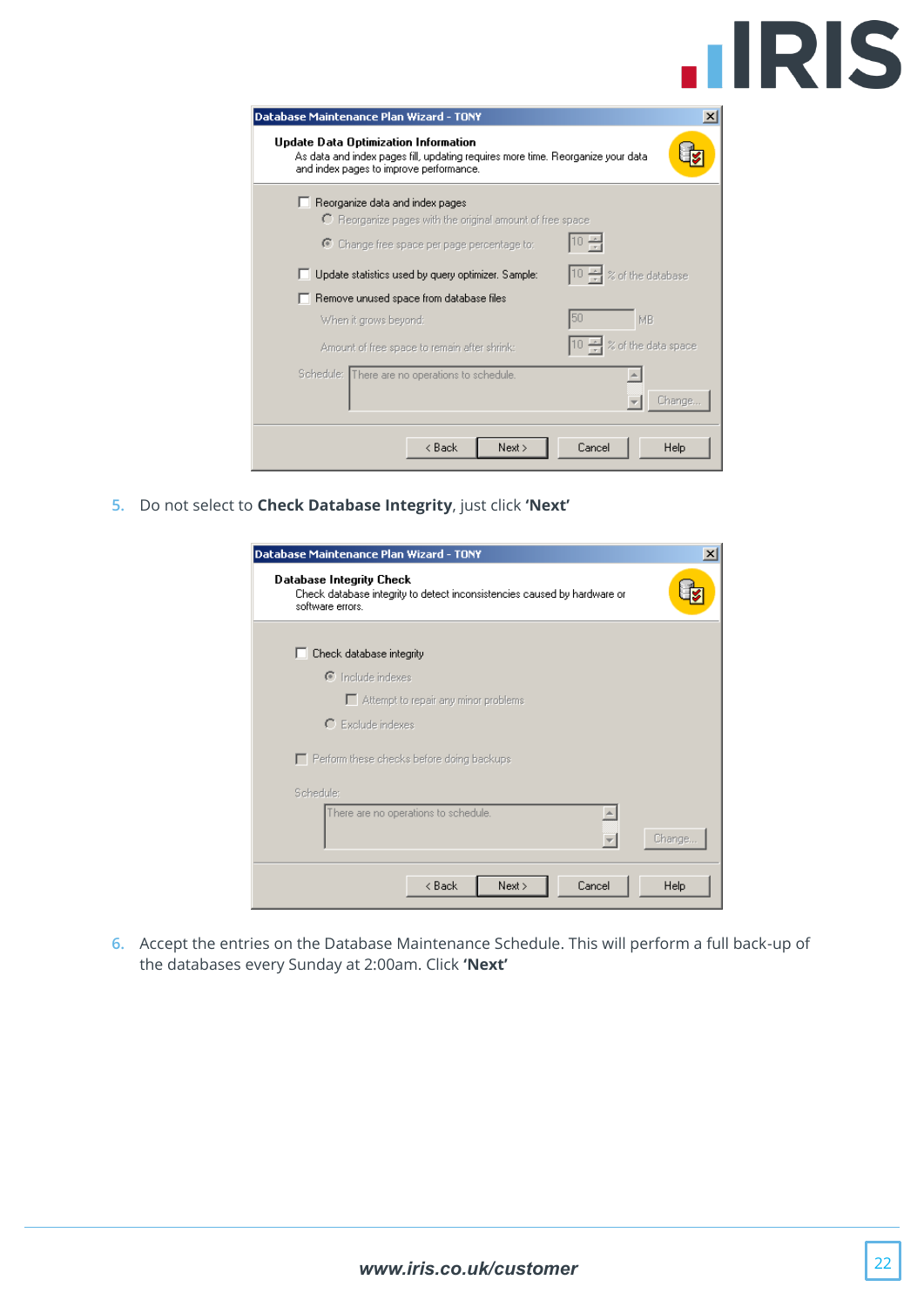# **.IRIS**

| Database Maintenance Plan Wizard - TONY                                                                                                   | ×      |
|-------------------------------------------------------------------------------------------------------------------------------------------|--------|
| Specify the Database Backup Plan<br>Specify the database backup plan to prevent data loss due to system failure.                          |        |
| $\triangleright$ Back up the database as part of the maintenance plan<br>$\triangledown$ Verify the integrity of the backup when complete |        |
| Location to store the backup file:                                                                                                        |        |
| $C$ Tape:                                                                                                                                 |        |
| $\bullet$ Disk                                                                                                                            |        |
| Schedule:                                                                                                                                 |        |
| Occurs every 1 week[s] on Sunday, at 02:00:00.                                                                                            | Change |
| < Back<br>Cancel<br>Next >                                                                                                                | Help   |

- **7.** Now select the directory where the backups are to be made. (Make sure the backup files are located in a different area to the data files in case of disk failure)
- **8.** Select to create a separate sub-directory for each backup and then select to remove backups that are more than 6 weeks old. (These settings should be varied according to requirements – you may not have enough disk space to keep 6 week's worth of backups)

| Database Maintenance Plan Wizard - TONY                                                                                                                                                                                                                                                                    | $\mathbf{x}$ |
|------------------------------------------------------------------------------------------------------------------------------------------------------------------------------------------------------------------------------------------------------------------------------------------------------------|--------------|
| <b>Specify Backup Disk Directory</b><br>Specify the directory in which to store the backup file.                                                                                                                                                                                                           |              |
| Directory in which to store the backup file:<br>C Use the default backup directory<br>C:\Program Files\Microsoft SQL Se<br>○ Use this directory:<br>$\triangledown$ Create a subdirectory for each database<br>16<br>$\triangleright$ Remove files older than:<br>Week(s)<br>BAK<br>Backup file extension: |              |
| < Back<br>Cancel<br>Next >                                                                                                                                                                                                                                                                                 | Help         |

- **9.** Tick the box marked **'Back up the transaction log as part of the maintenance plan'**
- **10.** Select **'Disk'** and accept the **Schedule** which backs up the log every day except Sunday